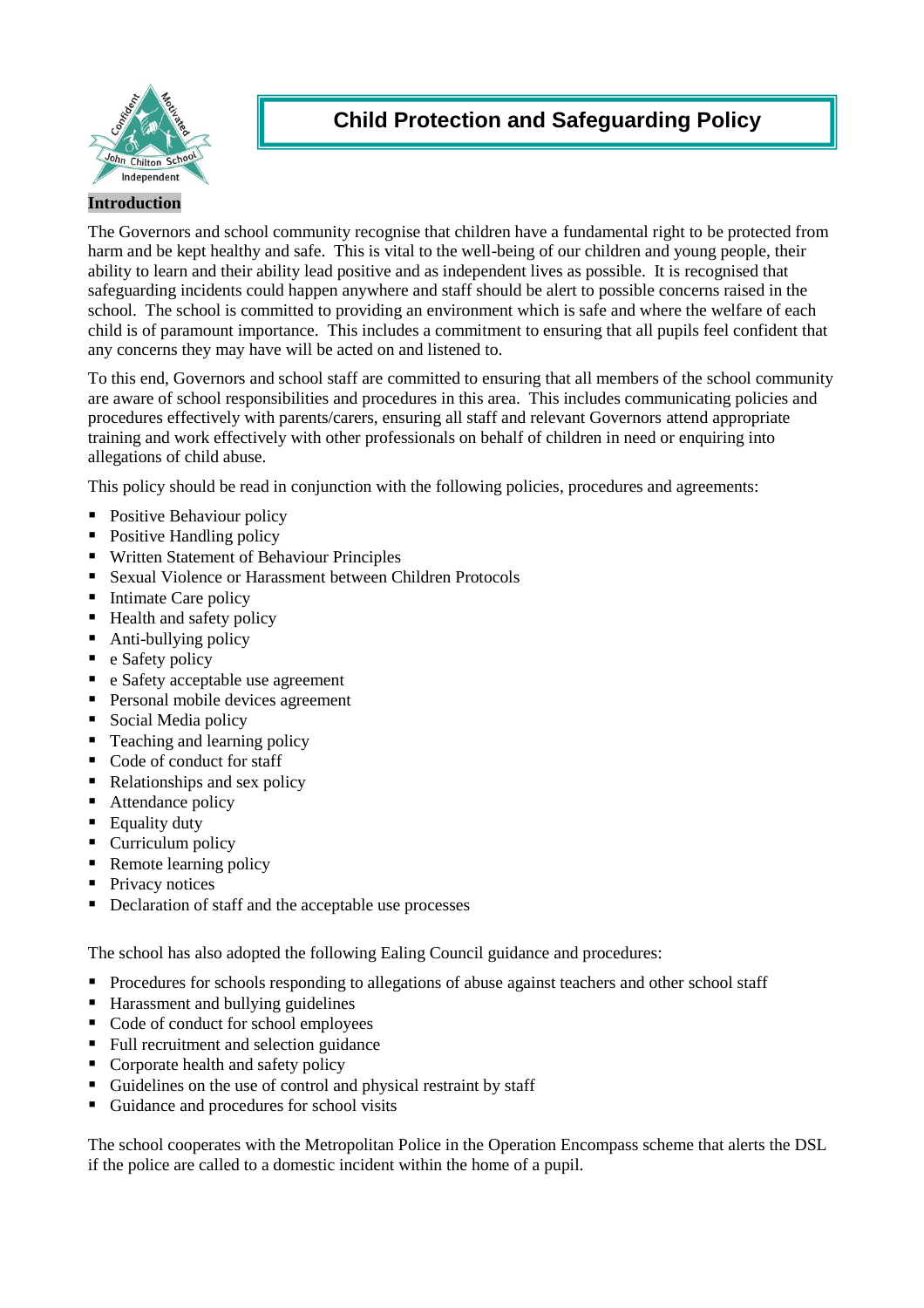## **Useful Contacts:**

- Designated Safeguarding Lead 1: Sue Rademacher –Headteacher
- Designated Safeguarding Lead 2: Parminder Tsangacos –Assistant Headteacher
- Designated Safeguarding Lead 3: Aidan Meech –Assistant Headteacher
- Designated Safeguarding for satellite site: Charleen Bruce
- Designated Link Safeguarding Governor: Jennifer Flanigan -via the school office
- JCS Family Worker: via the school office
- Local Authority Designated Officer (LADO): 020 8825 8930 [asv@ealing.gov.uk](mailto:asv@ealing.gov.uk)
- Chair of Governors: -via the school office
- The Government's Channel helpline: 020 7340 7264 (which school staff and governors can call to raise concerns about extremism with respect to a pupil)

| <b>Approved by:</b>                      | <b>Full Governing Board</b> | <b>Date:</b> 6 December 2020 |
|------------------------------------------|-----------------------------|------------------------------|
| <b>Last reviewed on:</b>                 | December 2020               |                              |
| <b>Next review due by:</b> December 2022 |                             |                              |

## **Contents**

**………………………………………………………………………………………………………………**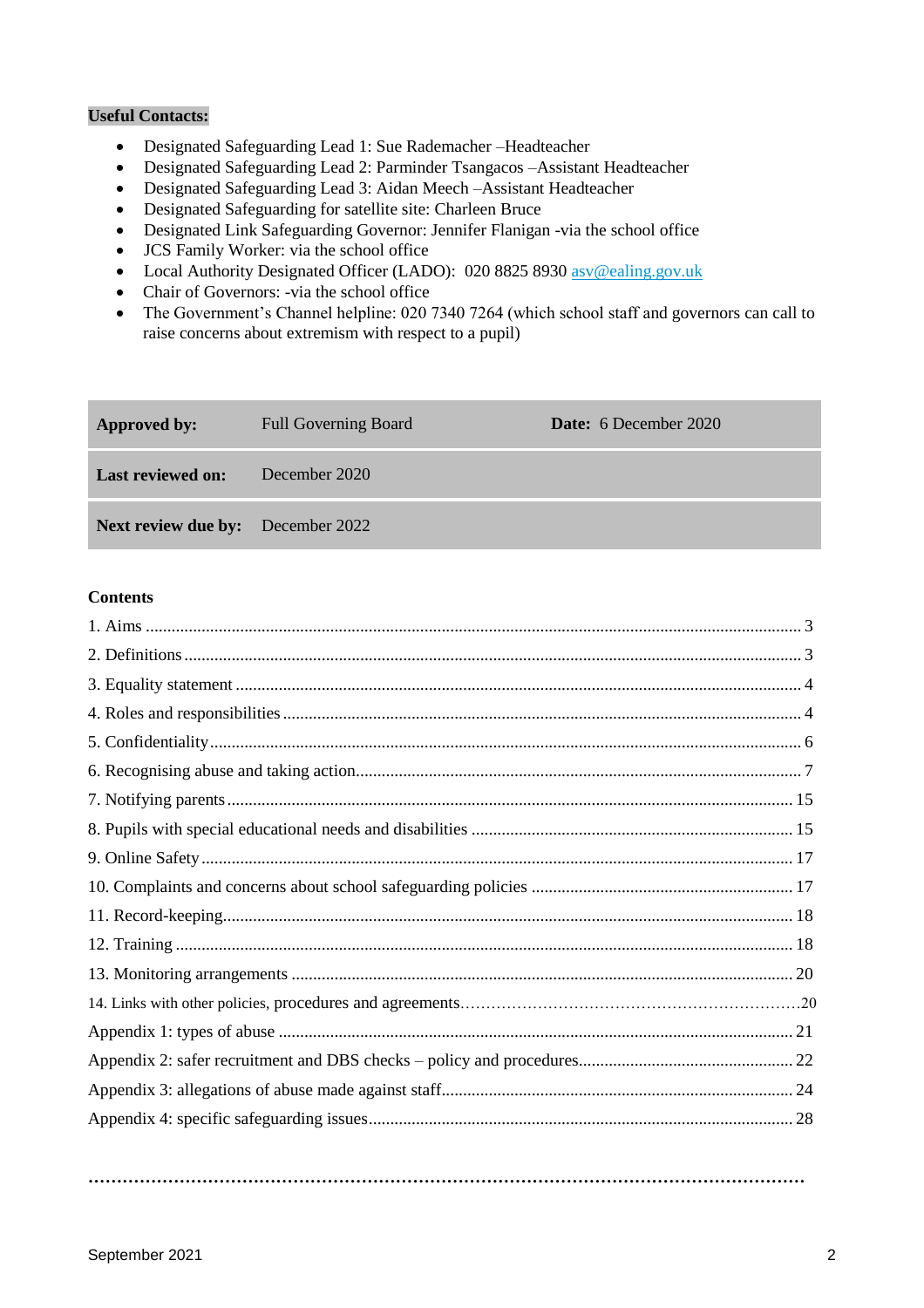## **1. Aims**

At John Chilton School we are committed to safeguarding children and young people and we expect everyone who works in our school to share this commitment.

Adults in our school take all welfare concerns seriously and encourage children and young people to talk to us about anything that worries them.

We will always act in the best interest of the child.

At John Chilton School pupils are taught about safeguarding, including online, through various teaching and learning opportunities, as part of providing a broad and balanced curriculum. Children are taught to recognise when they are at risk and how to get help when they need it; for example:

- Recognising the colour lanyards of adults and what they mean. Sessions in class and posters around the school. Pupils are reminded and asked often and when checked will tell a familiar adult.
- Sessions from RSE lead and visiting professional groups on the theme of Healthy Relationships. Film and poster making activities to consolidate. Childline posters around the school.
- Intimate care routines are clearly explained and practiced. Pupils have appropriate symbols on communication aids and are asked about their experiences.

The school assesses the risks and issues in the wider community when consider the well-being and safety of its pupils.

The school aims to ensure that:

- To raise awareness of all school staff and Governors of the importance of safeguarding and child protection (SCP), and in particular to make clear responsibilities (including statutory) for identifying and reporting actual or suspected abuse.
- To ensure pupils, parents and carers are aware that the school takes SCP seriously and will follow the appropriate procedures for identifying and reporting abuse and for dealing with allegations against staff.
- To promote effective liaison with other agencies in order to work together for the welfare and protection of all pupils.
- To support pupils' development in a way that will foster security, confidence and independence.
- To ensure that pupils are taught about looking out for their own and each other's' safety and what to do if they feel they are not safe.
- To make appropriate links and reference to policies in related areas such as discipline and bullying.

## **2. Definitions**

#### **Safeguarding and promoting the welfare of children means**:

- Protecting children from maltreatment
- Preventing impairment of children's mental and physical health or development
- Ensuring that children grow up in circumstances consistent with the provision of safe and effective care
- Taking action to enable all children to have the best outcomes

**Child protection** is part of this definition and refers to activities undertaken to prevent children suffering, or being likely to suffer, significant harm.

**Abuse** is a form of maltreatment of a child, and may involve inflicting harm or failing to act to prevent harm. Appendix 1 explains the different types of abuse.

**Neglect** is a form of abuse and is the persistent failure to meet a child's basic physical and/or psychological needs, likely to result in the serious impairment of the child's health or development. Appendix 1 defines neglect in more detail.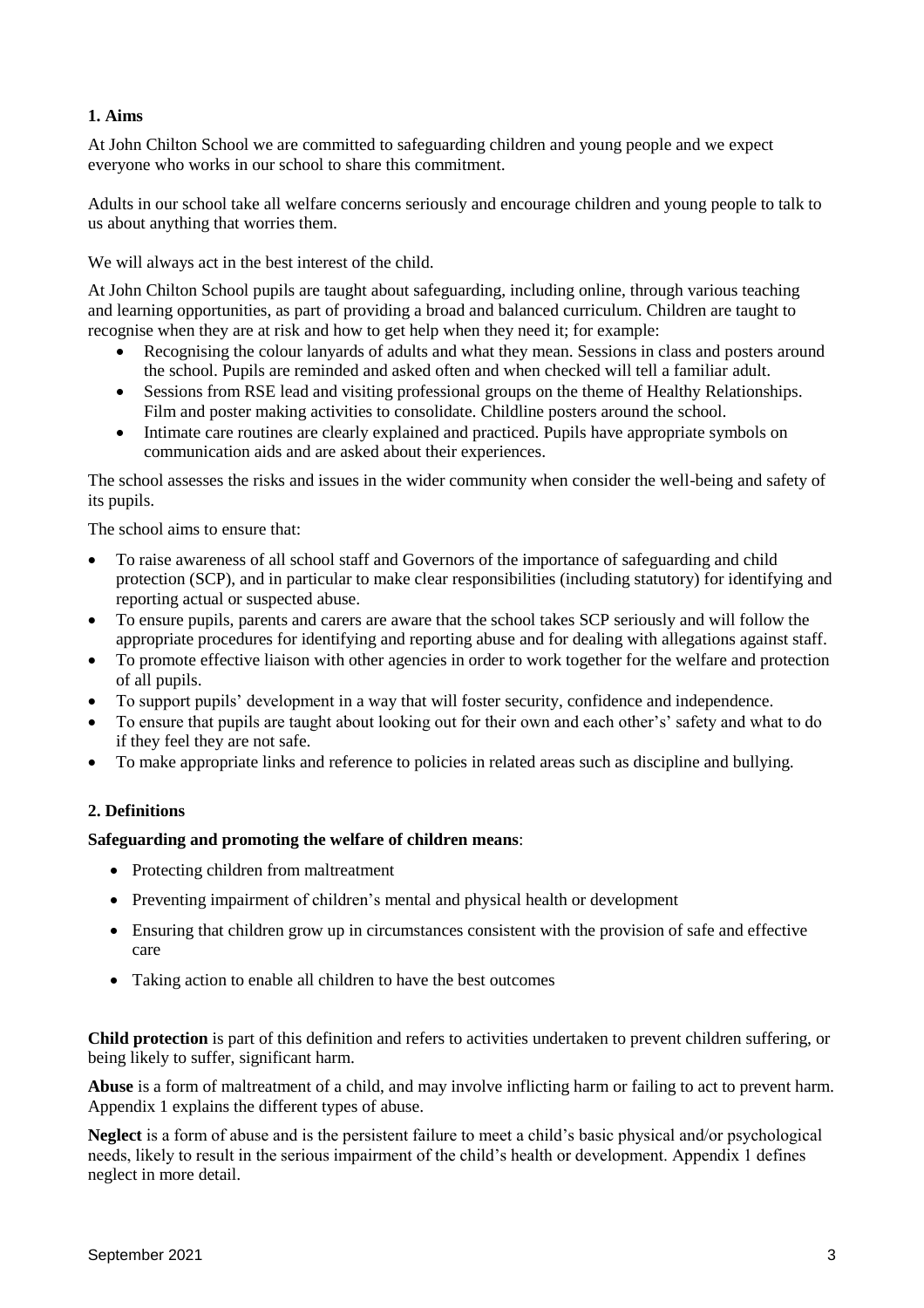**Sharing nudes and semi-nudes** (also known as youth produced sexual imagery) is the sharing of sexual imagery (photos or videos) by children

**Children** includes everyone under the age of 18.

The following **3 safeguarding partners** are identified in Keeping Children Safe in Education (and defined in the Children Act 2004, as amended by chapter 2 of the Children and Social Work Act 2017). They will make arrangements to work together to safeguard and promote the welfare of local children, including identifying and responding to their needs:

- The local authority (LA)
- A clinical commissioning group for an area within the LA
- The chief officer of police for a police area in the LA area

## **Operation Encompass**

At John Chilton School we are working in partnership with the Metropolitan Police and Children's Services to identify and provide appropriate support to pupils who have experienced domestic incidents; this scheme is called Operation Encompass.

More information is provided in Appendix 4 – Domestic Abuse

## **3. Equality statement**

Some children have an increased risk of abuse, and additional barriers can exist for some children with respect to recognising or disclosing it. We are committed to anti-discriminatory practice and recognise children's diverse circumstances. We ensure that all children have the same protection, regardless of any barriers they may face.

We give special consideration to children who:

- Have special educational needs (SEN) or disabilities (see section 9)
- Are young carers
- May experience discrimination due to their race, ethnicity, religion, gender identification or sexuality
- Have English as an additional language
- Are known to be living in difficult situations for example, temporary accommodation or where there are issues such as substance abuse or domestic violence
- Are at risk of FGM, sexual exploitation, forced marriage, or radicalisation
- Are asylum seekers
- Are at risk due to either their own or a family member's mental health needs
- Are looked after or previously looked after

#### **4. Roles and responsibilities**

Safeguarding and child protection is **everyone's** responsibility. This policy applies to all staff, volunteers and governors in the school and is consistent with the procedures of the 3 safeguarding partners. Our policy and procedures also apply to extended school and off-site activities.

## **4.1 All staff**

All staff will read and understand part 1 and Annex A of the Department for Education's statutory safeguarding guidance, [Keeping Children Safe in Education,](https://www.gov.uk/government/publications/keeping-children-safe-in-education--2) and review this guidance at least annually.

All staff will be aware of:

 Our systems which support safeguarding, including this child protection and safeguarding policy, the staff code of conduct, the role and identity of the designated safeguarding lead (DSL) and deputies, the behaviour policy, and the safeguarding response to children who go missing from education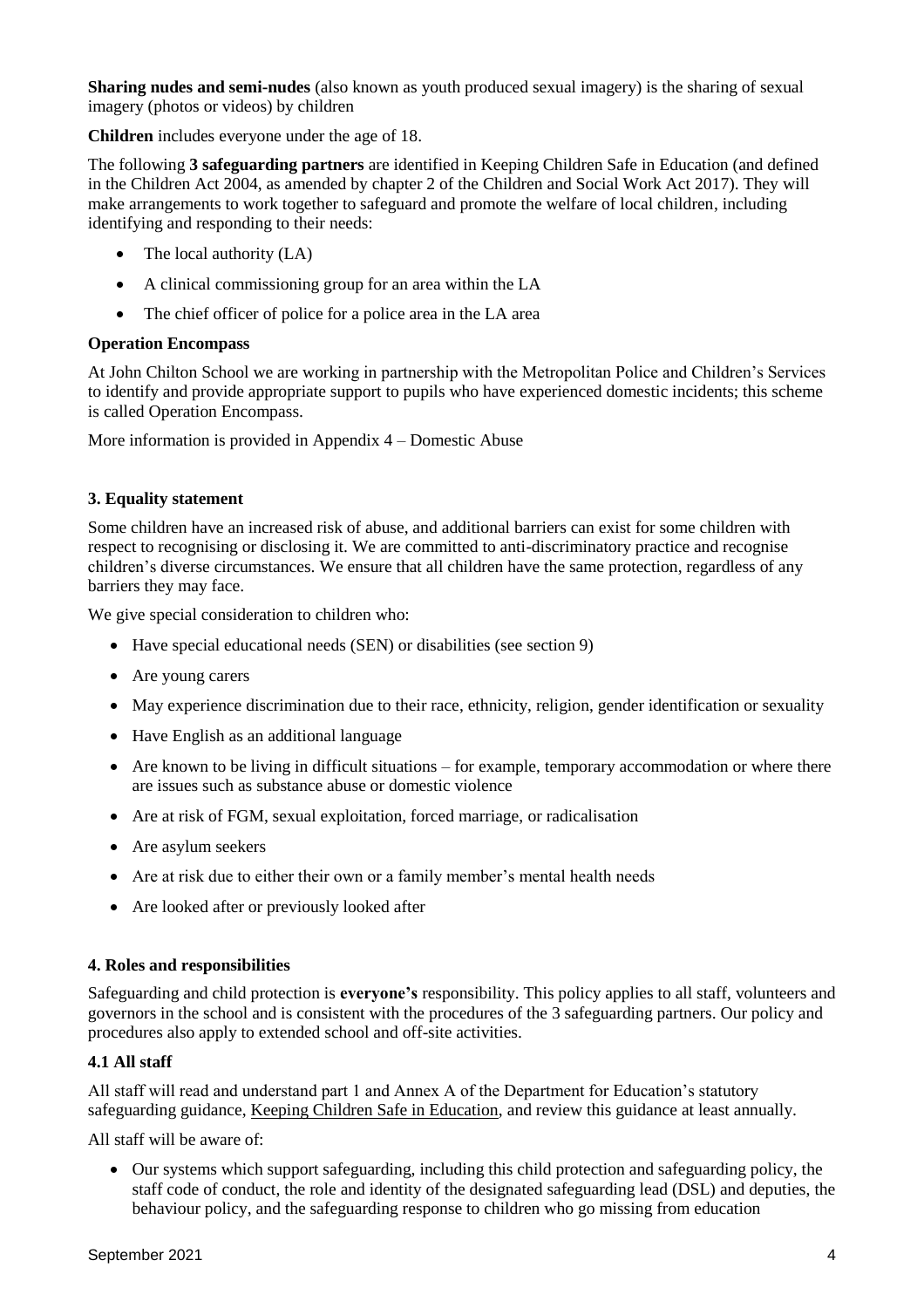- The early help process (sometimes known as the common assessment framework) and their role in it, including identifying emerging problems, liaising with the DSL, and sharing information with other professionals to support early identification and assessment
- The process for making referrals to local authority children's social care and for statutory assessments that may follow a referral, including the role they might be expected to play
- What to do if they identify a safeguarding issue or a child tells them they are being abused or neglected, including specific issues such as FGM, and how to maintain an appropriate level of confidentiality while liaising with relevant professionals
- The signs of different types of abuse and neglect, as well as specific safeguarding issues, such as child sexual exploitation (CSE), FGM and radicalisation

Section 13 and appendix 4 of this policy outline in more detail how staff are supported to do this.

## **4.2 The Designated Safeguarding Lead (DSL)**

The DSL is a member of the senior leadership team; our DSL is the Headteacher. The DSL takes lead responsibility for child protection and wider safeguarding.

The key role of the Designated Safeguarding Lead is to:

- manage referrals from school staff or any others from outside the school;
- work with external agencies and professionals on matter of safety and safeguarding;
- undertake training every two years and refresh their knowledge and skills at regular intervals, at least annually;
- raise awareness of safeguarding and child protection amongst the staff and parents; and
- ensure that child protection information is transferred to the pupil's new school
- be aware of pupils who have a social worker
- help promote educational outcomes by sharing the information about the welfare, safeguarding and child protection issues with teachers and school and college leadership staff.

During term time, the DSL will be available during school hours for staff to discuss any safeguarding concerns.

Out of school hours, during school events the DSL can be contacted:

- on the school mobile phone: **07783 887 507**
- $\bullet$  by email: head@john-chilton.ealing.sch.uk

When the DSL is absent, the deputy DSLs – the Assistant Headteachers – will act as cover.

The DSL will be given the time, funding, training, resources and support to:

- Provide advice and support to other staff on child welfare and child protection matters
- Take part in strategy discussions and inter-agency meetings and/or support other staff to do so
- Contribute to the assessment of children
- Refer suspected cases, as appropriate, to the relevant body (local authority children's social care, Channel programme, Disclosure and Barring Service, and/or police), and support staff who make such referrals directly

The DSL will also liaise with local authority case managers and designated officers for child protection concerns as appropriate.

The full responsibilities of the DSL and deputy DSLs are set out in their job description.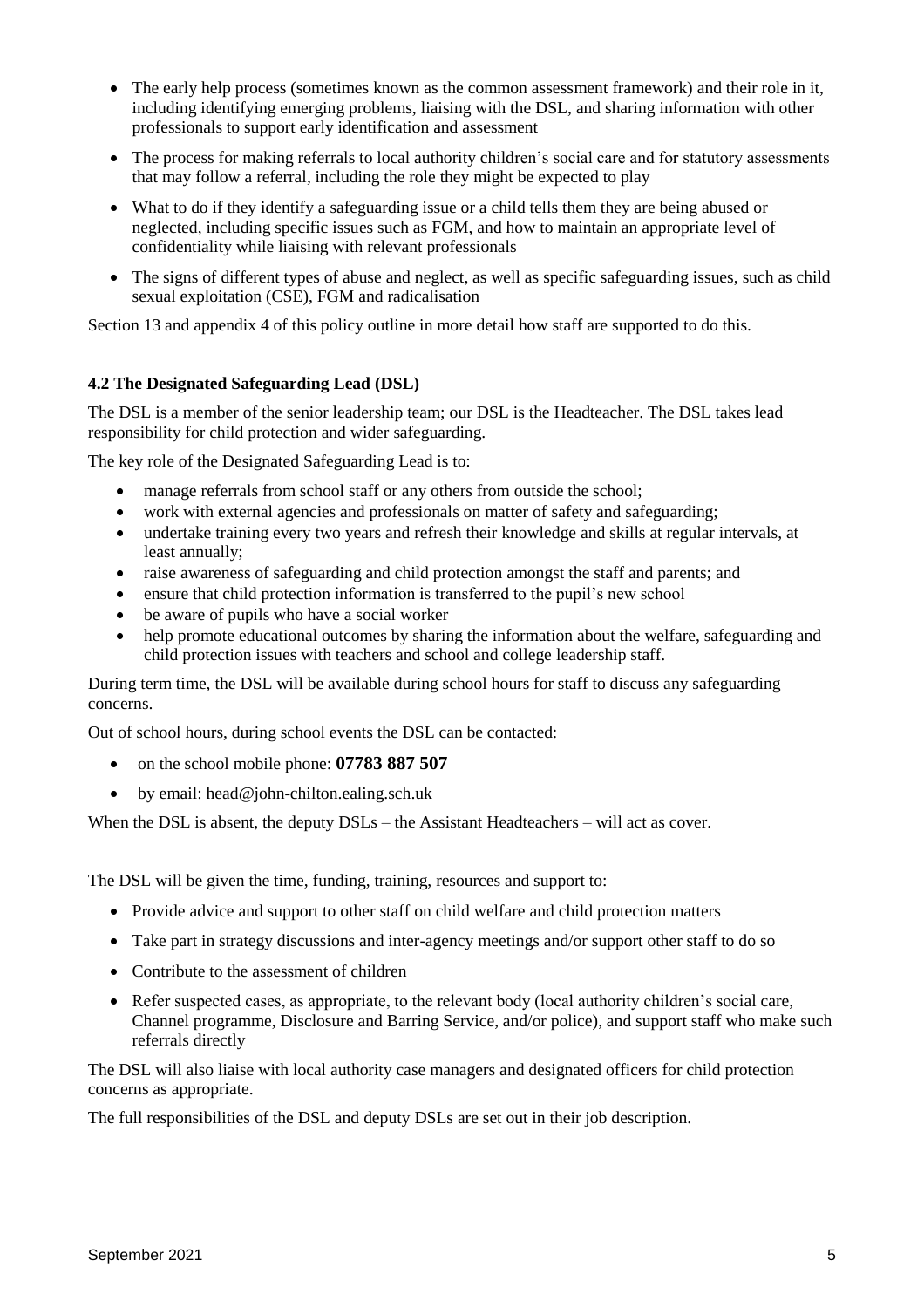## **4.3 The Governing Board**

The governing board will approve this policy at each review, ensure it complies with the law and hold the headteacher to account for its implementation.

The governing board will appoint a link governor to monitor the effectiveness of this policy in conjunction with the full governing board. This is always a different person from the DSL.

The chair of governors will act as the 'case manager' in the event that an allegation of abuse is made against the headteacher, where appropriate (see appendix 3).

All governors will read Keeping Children Safe in Education.

Section 13 has information on how governors are supported to fulfil their role.

## **4.4 The Headteacher**

The Headteacher is responsible for the implementation of this policy, including:

- Ensuring that staff (including temporary staff) and volunteers are informed of our systems which support safeguarding, including this policy, as part of their induction
- Communicating this policy to parents when their child joins the school and via the school website
- Ensuring that the DSL has appropriate time, funding, training and resources, and that there is always adequate cover if the DSL is absent
- Ensuring that all staff undertake appropriate safeguarding and child protection training and update this regularly
- Acting as the 'case manager' in the event of an allegation of abuse made against another member of staff or volunteer, where appropriate (see appendix 3)
- Ensuring the relevant staffing ratios are met, where applicable
- Making sure each child in the Early Years Foundation Stage is assigned a key person

## **5. Confidentiality**

Governors accept that CP raises issues of confidentiality, which should be clearly understood by all staff and Governors.

- Timely information sharing is essential to effective safeguarding
- Fears about sharing information must not be allowed to stand in the way of the need to promote the welfare, and protect the safety, of children
- The Data Protection Act (DPA) 2018 and GDPR do not prevent, or limit, the sharing of information for the purposes of keeping children safe
- If staff need to share 'special category personal data', the DPA 2018 contains 'safeguarding of children and individuals at risk' as a processing condition that allows practitioners to share information without consent if it is not possible to gain consent, it cannot be reasonably expected that a practitioner gains consent, or if to gain consent would place a child at risk
- Staff should never promise a child that they will not tell anyone about a report of abuse, as this may not be in the child's best interests
- The government's [information sharing advice for safeguarding practitioners](https://www.gov.uk/government/publications/safeguarding-practitioners-information-sharing-advice) includes 7 'golden rules' for sharing information, and will support staff who have to make decisions about sharing information
- If staff are in any doubt about sharing information, they should speak to the designated safeguarding lead (or deputy)
- Confidentiality is also addressed in this policy with respect to record-keeping in section 12, and allegations of abuse against staff in appendix 3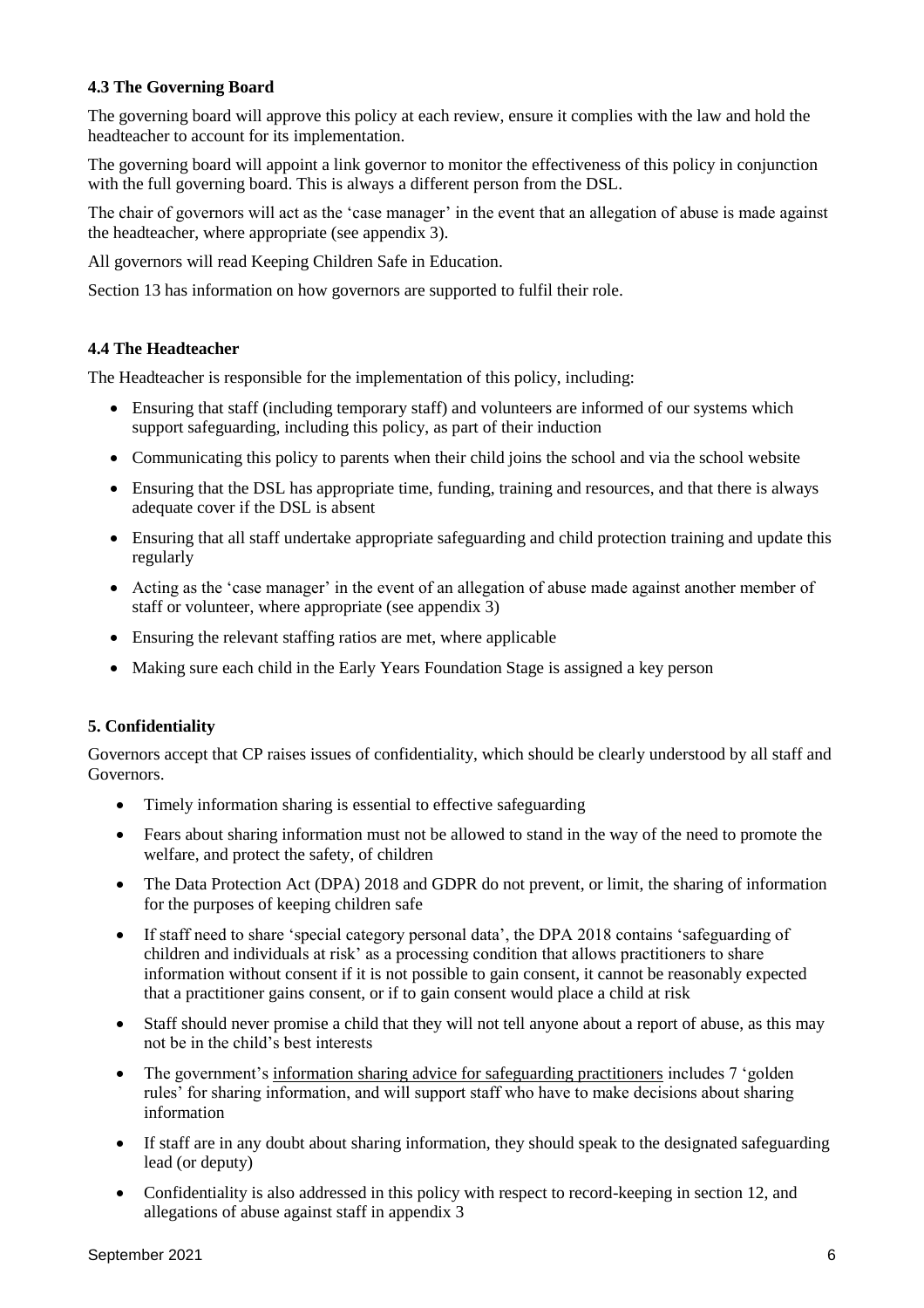## **6. Recognising abuse and taking action**

Staff, volunteers and governors must follow the procedures set out below in the event of a safeguarding issue.

*Please note – in this and subsequent sections, any references to the DSL means "the DSL (or deputy DSL)".*

## **6.1 If a child is suffering or likely to suffer from harm, or in immediate danger**

Make a referral to children's social care and/or the police **immediately** if you believe a child is suffering or likely to suffer from harm, or in immediate danger. **Anyone can make a referral.**

Tell the DSL (see section 5.2) as soon as possible if you make a referral directly.

In the event that an urgent referral has to be made, for children whose family live in Ealing, the DSL will contact Ealing Social Services. If the child is already known to the Children with Disabilities Team or has been an open case to a member of that team within the last three months, she will contact the social worker concerned or the team's duty worker. Otherwise she will refer to the Contact Centre (020 8825 8000). This number is displayed both in the main school office and in the Headteacher's office. The Out of Hours Emergency Team takes referrals from 5 p.m. and can be contacted on 020 8825 5000. For pupils who live in other Local Authorities, the relevant Social Services will be contacted.

## **6.2 If a child makes a disclosure to you**

If a child discloses a safeguarding issue to you, you should:

- Listen to and believe them. Allow them time to talk freely and do not ask leading questions
- Stay calm and do not show that you are shocked or upset
- Tell the child they have done the right thing in telling you. Do not tell them they should have told you sooner
- Explain what will happen next and that you will have to pass this information on. Do not promise to keep it a secret
- Write up your conversation as soon as possible in the child's own words. Stick to the facts, and do not put your own judgement on it
- Sign and date the write-up and pass it on to the DSL using My Concern where possible; if urgentspeak to a DSL immediately. Alternatively, if appropriate, make a referral to children's social care and/or the police directly (see 7.1), and tell the DSL as soon as possible that you have done so.

#### **6.3 If you discover that FGM has taken place or a pupil is at risk of FGM**

Female genital mutilation refers to procedures that intentionally alter or cause injury to the female genital organs for non-medical reasons. FGM is illegal in the UK and a form of child abuse with long-lasting, harmful consequences. It is also known as 'female genital cutting', 'circumcision' or 'initiation'.

FGM typically takes place between birth and around 15 years old; however, it is believed that the majority of cases happen between the ages of 5 and 8.

Possible indicators that a pupil has already been subjected to FGM, and factors that suggest a pupil may be at risk, are set out in appendix 4.

**Any teacher** who discovers (either through disclosure by the victim or visual evidence) that an act of FGM appears to have been carried out on a **pupil under 18** must immediately report this to the police, personally. This is a statutory duty, and teachers will face disciplinary sanctions for failing to meet it.

Unless they have good reason not to, they should also discuss the case with the DSL and involve children's social care as appropriate.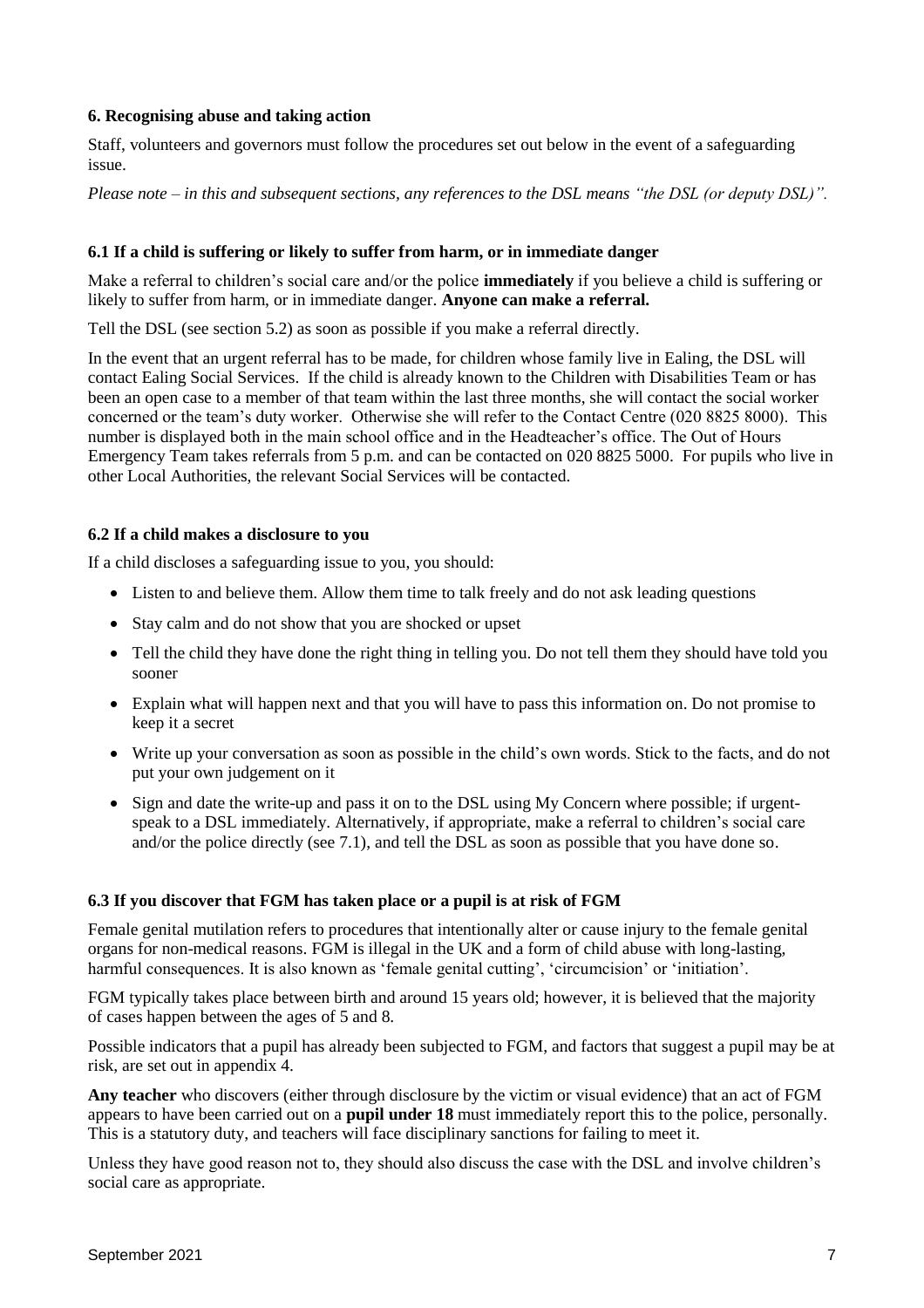**Any other member of staff** who discovers that an act of FGM appears to have been carried out on a **pupil under 18** must speak to the DSL and follow our local safeguarding procedures.

The duty for teachers mentioned above does not apply in cases where a pupil is *at risk* of FGM or FGM is suspected but is not known to have been carried out. Staff should not examine pupils.

**Any member of staff** who suspects a pupil is *at risk* of FGM or suspects that FGM has been carried out or discovers that a **pupil age 18 or over** appears to have been a victim of FGM, must speak to the DSL and follow our local safeguarding procedures.

Where JCS staff have a concern about a child, they should contact children's social care. The staff member reporting to the police and referring to social services may be Staff should not:

- contact the parents before seeking advice from children's social care
- $\blacksquare$  make any attempt to mediate between the child/young person and parents.

## **6.4 If you have concerns about a child (as opposed to believing a child is suffering or likely to suffer from harm, or in immediate danger)**

Figure 1 on page 10 illustrates the procedure to follow if you have any concerns about a child's welfare.

Where possible, speak to the DSL first to agree a course of action. Complete a new concern on My Concern and add as much detail as possible. Staff training is given to everyone on how to use the system. If in doubt, staff should seek advice from a teacher or senior leader. Notification of the new concern is automatically sent to the DSLs who will address this in a timely manner.

If in exceptional circumstances the DSLs are not available, this should not delay appropriate action being taken. Speak to a member of the senior leadership team and/or take advice from local authority children's social care. You can also seek advice at any time from the NSPCC helpline on 0808 800 5000.

Make a referral to local authority children's social care directly, if appropriate (see 'Referral' below). Share any action taken with the DSL as soon as possible.

#### **Early help**

If early help is appropriate, the DSL will generally lead on liaising with other agencies and setting up an inter-agency assessment as appropriate. Staff may be required to support other agencies and professionals in an early help assessment, in some cases acting as the lead practitioner.

The DSL will keep the case under constant review and the school will consider a referral to local authority children's social care if the situation does not seem to be improving. Timelines of interventions will be monitored and reviewed.

The Early Help Assessment and Plan (EHAP) is the process and tool Ealing uses for professionals. Supporting children and young people and their families, through the delivery of multi-agency, multidisciplinary or targeted support. This is done as early as possible to tackle an emerging problem and issue before it becomes bigger, harder to address and affects the development or life chances of the child or children in the family.

#### **Referral**

If it is appropriate to refer the case to local authority children's social care or the police, the DSL will make the referral or support you to do so.

If you make a referral directly (see section 7.1), you must tell the DSL as soon as possible.

The local authority will make a decision within 1 working day of a referral about what course of action to take and will let the person who made the referral know the outcome. The DSL or person who made the referral must follow up with the local authority if this information is not made available, and ensure outcomes are properly recorded.

If the child's situation does not seem to be improving after the referral, the DSL or person who made the referral must follow local escalation procedures to ensure their concerns have been addressed and that the child's situation improves.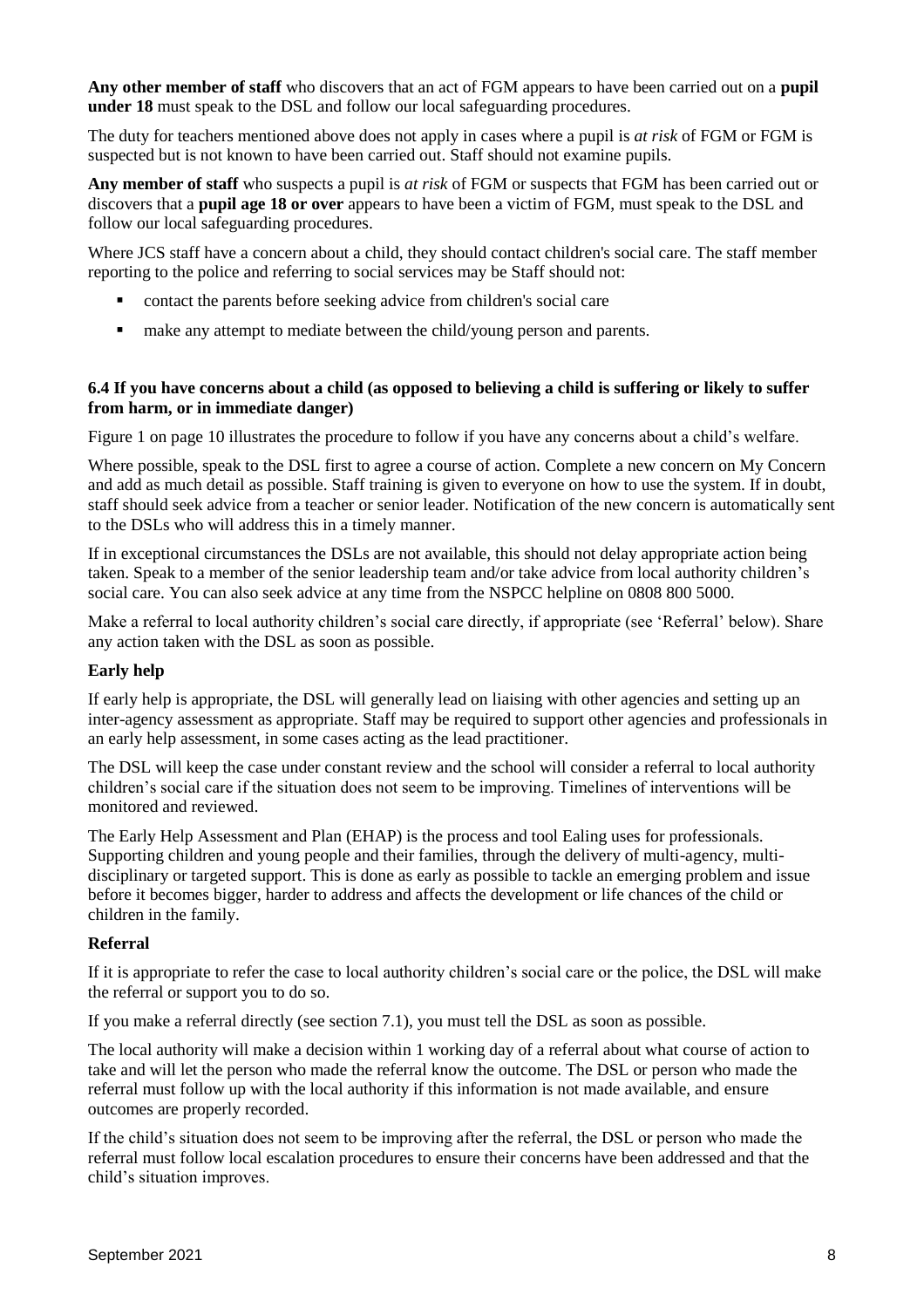#### **6.5 If you have concerns about extremism**

As part of the Counter Terrorism and Security Act 2015, schools have a duty to 'prevent people being drawn into terrorism'. This has become known as the 'Prevent Duty'.

Where staff are concerned that children and young people are developing extremist views or show signs of becoming radicalized, they should discuss this with the Designated Safeguarding Lead.

The Designated Safeguarding Lead, deputy DSLs and Learning Mentor have received training about the Prevent Duty and tackling extremism and are able to support staff with any concerns they may have.

We use the curriculum to ensure that children and young people understand how people with extreme views share these with others, especially using the internet.

Staff should be alert to changes in children's behaviour, which could indicate that they may be in need of help or protection. Staff should use their judgement in identifying children who might be at risk of radicalisation and act proportionately which may include the designated safeguarding lead (or deputy) making a Prevent referral.

We are committed to ensuring that our pupils are offered a broad and balanced curriculum that aims to prepare them for life in modern Britain. Teaching the school's core values alongside the fundamental British Values supports quality teaching and learning, whilst making a positive contribution to the development of a fair, just and civil society.

If a child is not suffering or likely to suffer from harm, or in immediate danger, where possible speak to the DSL first to agree a course of action.

If in exceptional circumstances the DSL is not available, this should not delay appropriate action being taken. Speak to a member of the senior leadership team and/or seek advice from local authority children's social care. Make a referral to local authority children's social care directly, if appropriate (see 'Referral' above).

Where there is a concern, the DSL will consider the level of risk and decide which agency to make a referral to. This could include [Channel,](https://www.gov.uk/government/publications/channel-guidance) the government's programme for identifying and supporting individuals at risk of being drawn into terrorism, or the local authority children's social care team.

The Department for Education also has a dedicated telephone helpline, 020 7340 7264, which school staff and governors can call to raise concerns about extremism with respect to a pupil. You can also email [counter.extremism@education.gov.uk.](mailto:counter.extremism@education.gov.uk) Note that this is not for use in emergency situations.

In an emergency, call 999 or the confidential anti-terrorist hotline on 0800 789 321 if you:

- Think someone is in immediate danger
- Think someone may be planning to travel to join an extremist group
- See or hear something that may be terrorist-related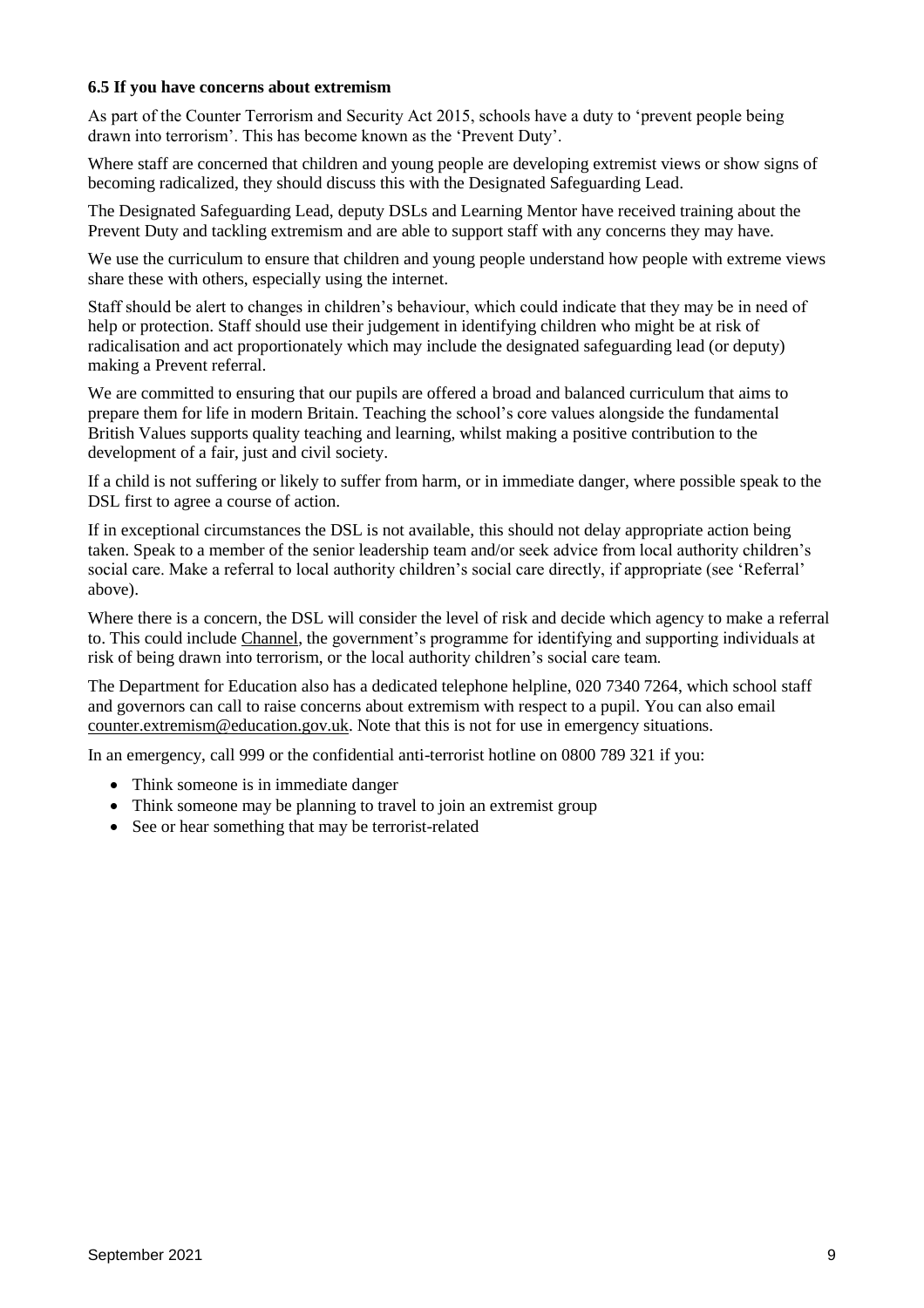**Figure 1: procedure if you have concerns about a child's welfare (as opposed to believing a child is suffering or likely to suffer from harm, or in immediate danger)**

(Note – if the DSL is unavailable, this should not delay action. See section 7.4 for what to do.)

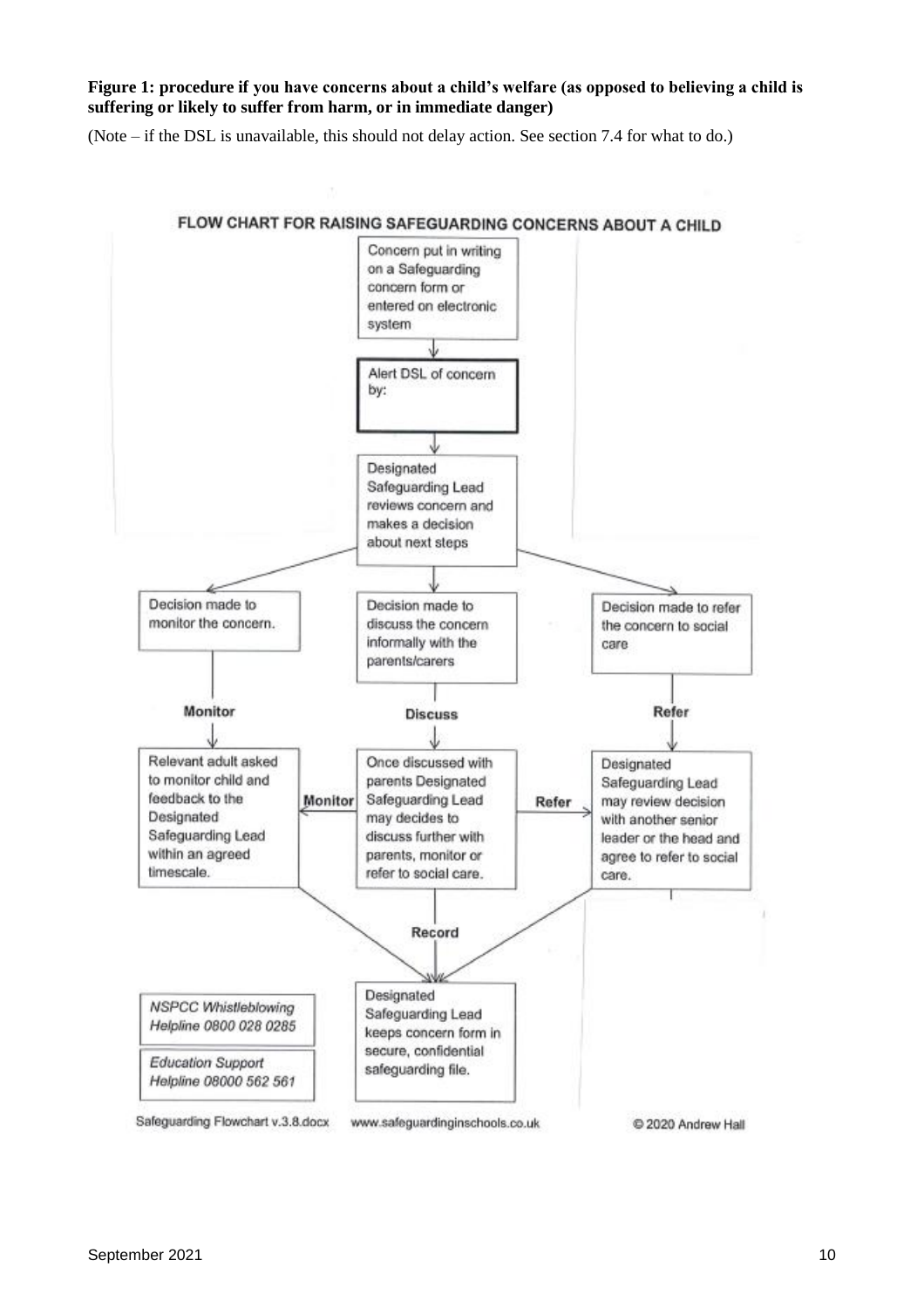#### **6.6 Allegations or concerns about an adult working in the school whether as a teacher, supply teacher, other staff, volunteers or contractors**

Governors recognise that because of their daily contact with children in a variety of situations, including a caring role, teachers and other school staff are vulnerable to accusations of abuse. We also we recognise the possibility that adults working in the school may harm children, including governors, volunteers, supply teachers and agency staff. Any concerns about the conduct of other adults in the school should be taken to the headteacher without delay; any concerns about the headteacher should go to the Chair of Governors who can be contacted through the school office.

Governors therefore expect all staff to follow the Ealing agreed procedures for responding to allegations against staff The full procedures for dealing with allegations against staff can be found in Keeping Children Safe in Education (DfE, 2021). This will initially mean a discussion with the Designated Teacher who will be guided by the school's policy on Managing Allegations Against School Staff. In the case where the allegation is against the Headteacher, this should be reported to the Chair of Governors. Staff may also raise concerns directly with Children's Child Care services. The school will take advice from the Local Authority's Designated Officer (LADO).

Staff who are the subject of an allegation have the right to have their case dealt with fairly, quickly and consistently and to be kept informed of its progress. Suspension is not the default option and alternatives to suspension will always be considered. In some cases, staff may be suspended where this is deemed to be the best way to ensure that children are protected.

Staff, parents and Governors are reminded that publication of material that may lead to the identification of a teacher who is the subject of an allegation is prohibited by law. Publication includes verbal conversations or writing, including content placed on social media sites

If you have concerns about a member of staff or volunteer, or an allegation is made about a member of staff or volunteer posing a risk of harm to children, speak to the headteacher. If the concerns/allegations are about the headteacher, speak to the chair of governors.

Concerns may come from various sources, for example, a suspicion; complaint; or disclosure made by a child, parent or other adult within or outside of the organisation; or as a result of vetting checks undertaken.

The headteacher/principal has to decide whether the concern is an allegation or low-level concern. The term 'low-level' concern does not mean that it is insignificant; it means that the behaviour towards a child does not meet the threshold for referral to the Local Authority Designated Officer (LADO) (see below).

The guidance in KCSIE (Part Four) should be followed where it is alleged that anyone working in the school or college that provides education for children under 18 years of age, including supply teachers and volunteers has:

- behaved in a way that has harmed a child, or may have harmed a child;
- possibly committed a criminal offence against or related to a child;
- behaved towards a child or children in a way that indicates he or she may pose a risk of harm to children; or
- behaved or may have behaved in a way that indicates they may not be suitable to work with children. *It is recognised that the 'harm' test for allegations against staff now includes a new statement. This is in regard to a person's conduct outside school, and need not include a child, for example, domestic abuse of a partner.*

Allegations should be reported to the LADO 'without delay'.

Before contacting the LADO, schools and colleges should conduct basic enquiries in line with local procedures to establish the facts to help them determine whether there is any foundation to the allegation, being careful not to jeopardise any future police investigation.

The LADO's role is not to investigate the allegation, but to ensure that an appropriate investigation is carried out, whether that is by the police, children's social care, the school or college, or a combination of these.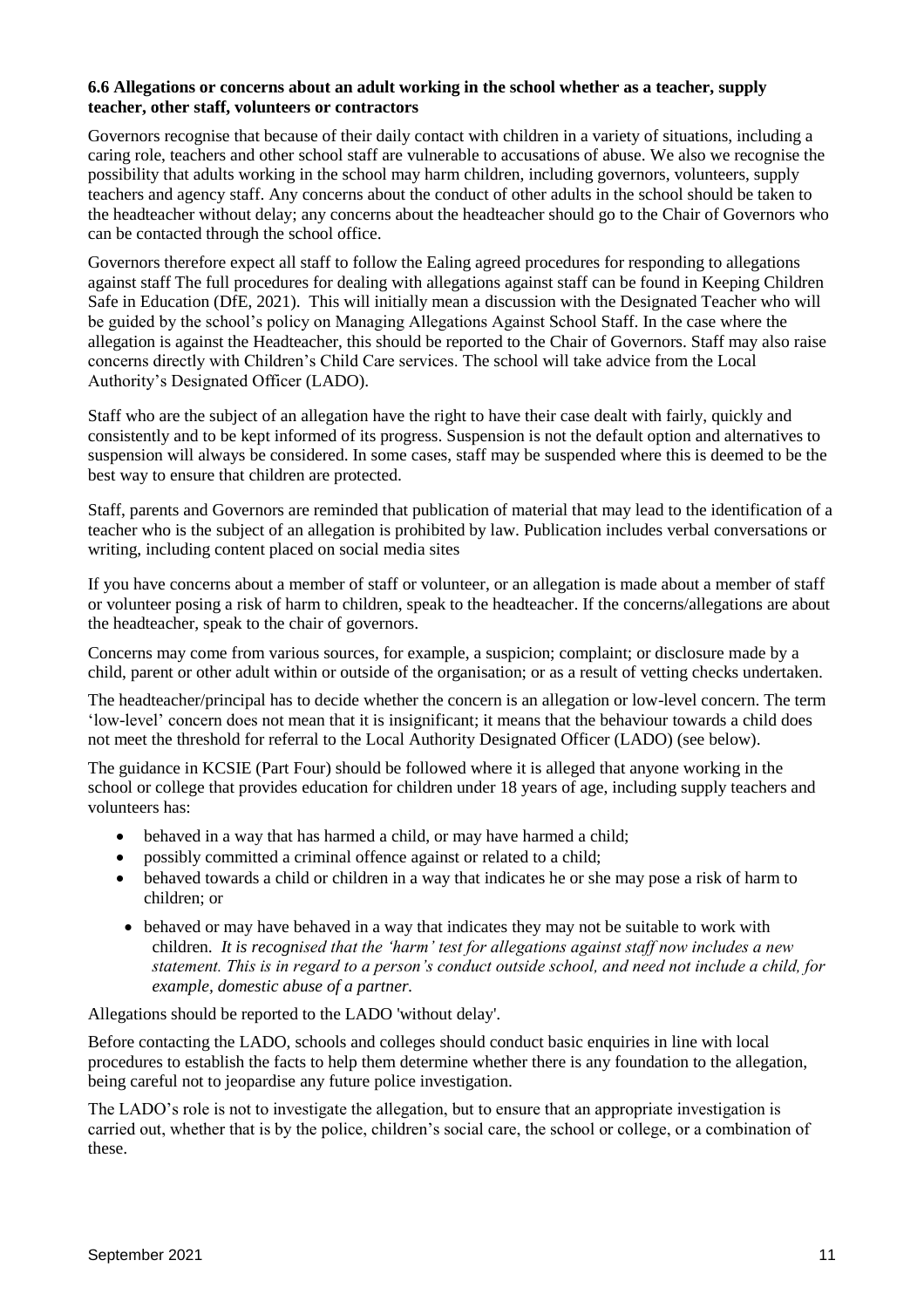## **6.7 Low level concerns about staff behaviour**

Concerns may be graded Low-level if the concern does not meet the criteria for an allegation; and the person has acted in a way that is inconsistent with the staff code of conduct, including inappropriate conduct outside of work. Example behaviours include, but are not limited to:

- being over friendly with children;
- having favourites;
- taking photographs of children on their mobile phone;
- engaging with a child on a one-to-one basis in a secluded area or behind a closed door; or,
- using inappropriate sexualised, intimidating or offensive language.

If the concern has been raised via a third party, the headteacher/principal should collect as much evidence as possible by speaking:

- directly to the person who raised the concern, unless it has been raised anonymously;
- to the individual involved and any witnesses.

Reports about supply staff and contractors should be notified to their employers, so any potential patterns of inappropriate behaviour can be identified.

Staff should be encouraged and feel confident to self-refer, where, for example, they have found themselves in a situation which could be misinterpreted, might appear compromising to others, and/or on reflection they believe they have behaved in such a way that they consider falls below the expected professional standards.

Low-level concerns should be recorded in writing, including:

- name\* of individual sharing their concerns
- details of the concern
- context in which the concern arose
- action taken

(\* if the individual wishes to remain anonymous then that should be respected as far as reasonably possible)

Records must be kept confidential, held securely and comply with the Data Protection Act 2018. Schools and colleges should decide how long they retain such information, but it is recommended that it is kept at least until the individual leaves their employment.

Records should be reviewed so that potential patterns of concerning, problematic or inappropriate behaviour can be identified.

If a concerning pattern of behaviour is identified and now meets the criteria for an allegation, then the matter should be referred to the LADO.

The records' review might identify that there are wider cultural issues within the school or college that enabled the behaviour to occur. This might mean that policies or processes could be revised or extra training delivered to minimise the risk of it happening again.

Where appropriate, the school will inform Ofsted of the allegation and actions taken, within the necessary timescale (see appendix 3 for more detail).

## **6.8 Allegations of abuse made against other pupils**

We recognise that children are capable of abusing their peers. Abuse will never be tolerated or passed off as "banter", "just having a laugh" or "part of growing up". We recognise that even if there are no reported cases of peer-on-peer abuse, such abuse may still be taking place and is simply not being reported; staff need to be alert to behaviours that could be a symptom of abuse within the child's peer group- such as not wanting to come to school, not wanting to be near other pupils.

We also recognise the gendered nature of peer-on-peer abuse (i.e. that it is more likely that girls will be victims and boys perpetrators). However, all peer-on-peer abuse is unacceptable and will be taken seriously.

There are different forms peer on peer abuse, such as:

- bullying (including cyberbullying, prejudice-based and discriminatory bullying);
- abuse in intimate personal relationships between peers;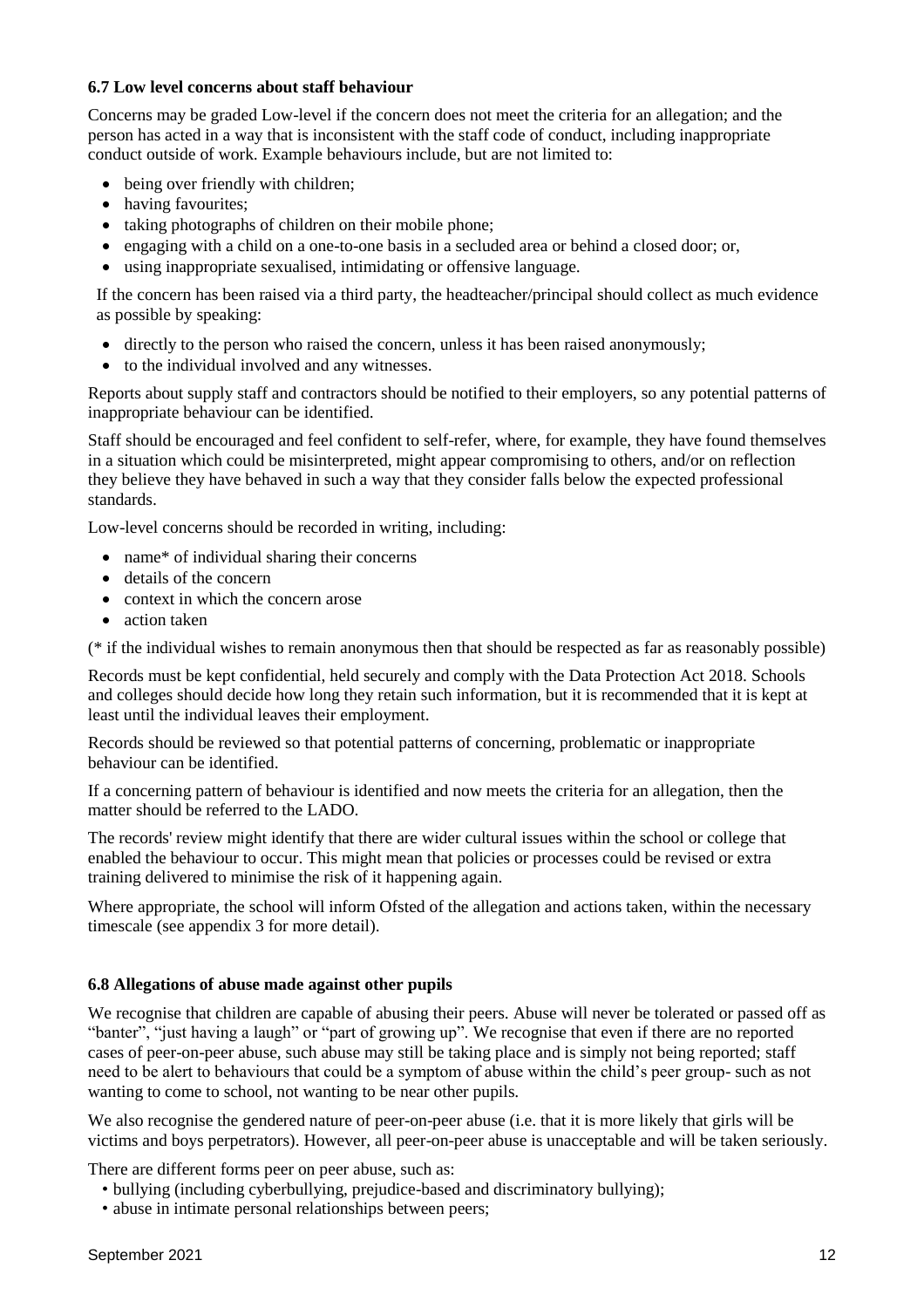- physical abuse which can include hitting, kicking, shaking, biting, hair pulling, or otherwise causing physical harm;
- sexual violence and sexual harassment.

Most cases of pupils hurting other pupils will be dealt with under our school's behaviour policy, but this child protection and safeguarding policy will apply to any allegations that raise safeguarding concerns. This might include where the alleged behaviour:

- Is serious, and potentially a criminal offence
- Could put pupils in the school at risk
- Is violent
- Involves pupils being forced to use drugs or alcohol
- Involves sexual exploitation, sexual abuse or sexual harassment, such as indecent exposure, sexual assault, or sexually inappropriate pictures or videos (including sexting)

If a pupil makes an allegation of abuse against another pupil:

- You must record the allegation and tell the DSL, but do not investigate it
- The DSL will contact the local authority children's social care team and follow its advice, as well as the police if the allegation involves a potential criminal offence
- The DSL will put a risk assessment and support plan into place for all children involved (including the victim(s), the child(ren) against whom the allegation has been made and any others affected) with a named person they can talk to if needed. Staff will be informed on a need to know basis.
- The DSL will allocate an Assistant Headteacher (deputy DSL) as a liaison contact
- The DSL will contact the children and adolescent mental health services (CAMHS), if appropriate
- The DSL will follow the school's Sexual Violence or Harassment between Children Protocols

We will minimise the risk of peer-on-peer abuse by:

- Challenging any form of derogatory or sexualised language or behaviour, including requesting or sending sexual images
- Being vigilant to issues that particularly affect different genders for example, sexualised or aggressive touching or grabbing towards female pupils, and initiation or hazing type violence with respect to boys
- Ensuring our curriculum helps to educate pupils about appropriate behaviour and consent
- Ensuring pupils know they can talk to staff confidentially
- Ensuring staff are trained to understand that a pupil harming a peer could be a sign that the child is being abused themselves, and that this would fall under the scope of this policy

#### **6.9 Sharing nudes and semi-nudes**

If you are made aware of an incident involving sharing nudes and semi-nudes also known as 'youth produced sexual imagery'), you must report it to the DSL immediately.

- Incident referred to DSL as soon as possible
- DSL holds initial review meeting with relevant staff
- Interviews with children involved (if appropriate)
- Parents/carers informed at an early stage (unless this puts the child/children at risk of harm)
- Referral made to children's social care and/or the police immediately if there is a concern that a child or young person has been harmed or is at risk of immediate harm at any point in the process (see later decision making)

#### You must **not**:

- View, download or share the imagery yourself, or ask a pupil to share or download it. If you have already viewed the imagery by accident, you must report this to the DSL
- Delete the imagery or ask the pupil to delete it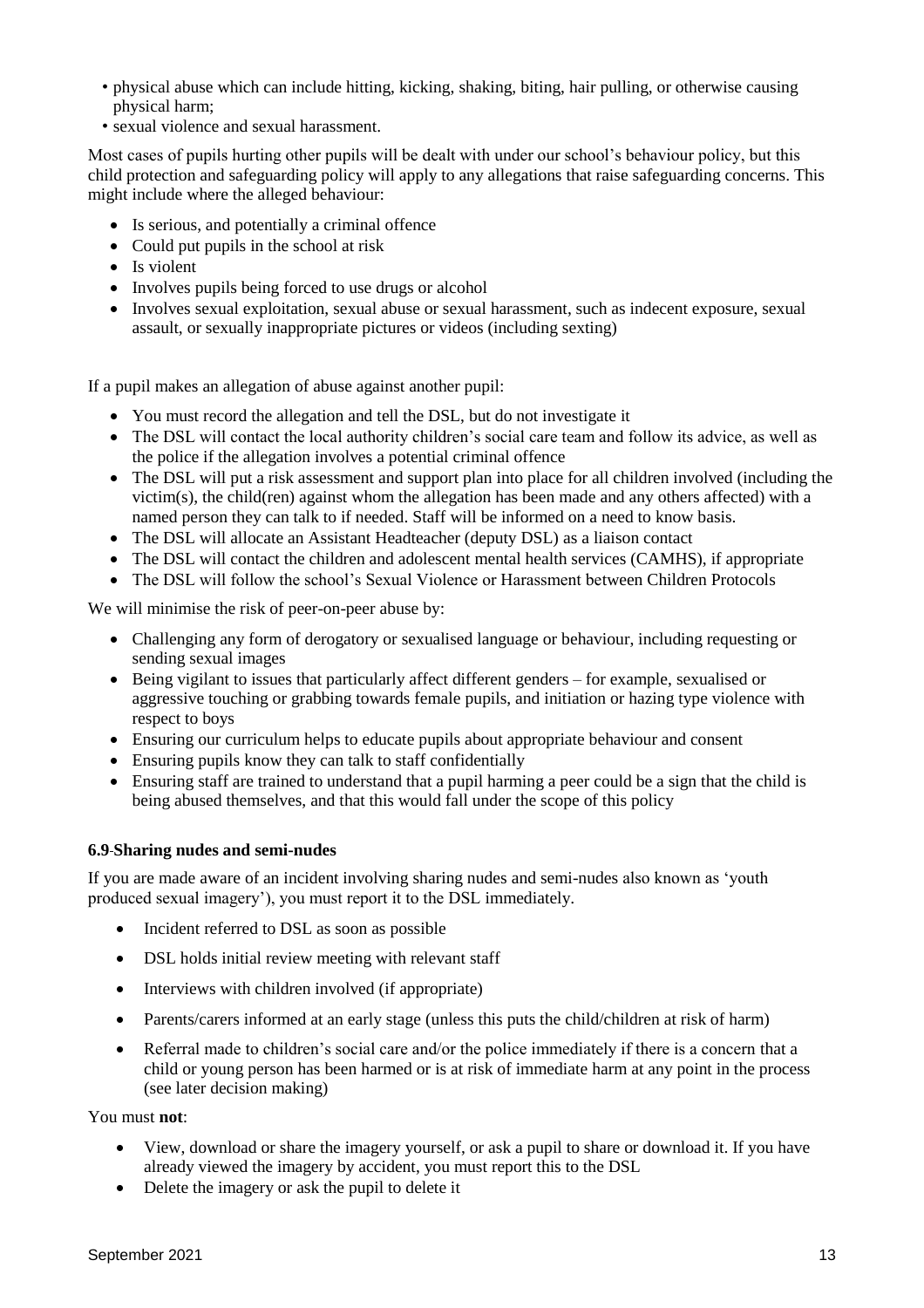- Ask the pupil(s) who are involved in the incident to disclose information regarding the imagery (this is the DSL's responsibility)
- Share information about the incident with other members of staff, the pupil(s) it involves or their, or other, parents and/or carers
- Say or do anything to blame or shame any young people involved

You should explain that you need to report the incident, and reassure the pupil(s) that they will receive support and help from the DSL.

## **Initial review meeting**

Following a report of an incident, the DSL will hold an initial review meeting with appropriate school staff. This meeting will consider the initial evidence and aim to determine:

- Whether there is an immediate risk to pupil(s)
- If a referral needs to be made to the police and/or children's social care
- If it is necessary to view the imagery in order to safeguard the young person (in most cases, imagery should not be viewed)
- What further information is required to decide on the best response
- Whether the imagery has been shared widely and via what services and/or platforms (this may be unknown)
- Whether immediate action should be taken to delete or remove images from devices or online services
- Any relevant facts about the pupils involved which would influence risk assessment
- If there is a need to contact another school, college, setting or individual
- Whether to contact parents or carers of the pupils involved (in most cases parents should be involved)

The DSL will make an immediate referral to police and/or children's social care if:

- The incident involves an adult
- There is reason to believe that a young person has been coerced, blackmailed or groomed, or if there are concerns about their capacity to consent (for example owing to special educational needs)
- What the DSL knows about the imagery suggests the content depicts sexual acts which are unusual for the young person's developmental stage, or are violent
- The imagery involves sexual acts and any pupil in the imagery is under 13
- The DSL has reason to believe a pupil is at immediate risk of harm owing to the sharing of the imagery (for example, the young person is presenting as suicidal or self-harming)

If none of the above apply then the DSL, in consultation with the headteacher and other members of staff as appropriate, may decide to respond to the incident without involving the police or children's social care.

#### **Further review by the DSL**

If at the initial review stage a decision has been made not to refer to police and/or children's social care, the DSL will conduct a further review.

They will hold interviews with the pupils involved (if appropriate) to establish the facts and assess the risks.

If at any point in the process there is a concern that a pupil has been harmed or is at risk of harm, a referral will be made to children's social care and/or the police immediately.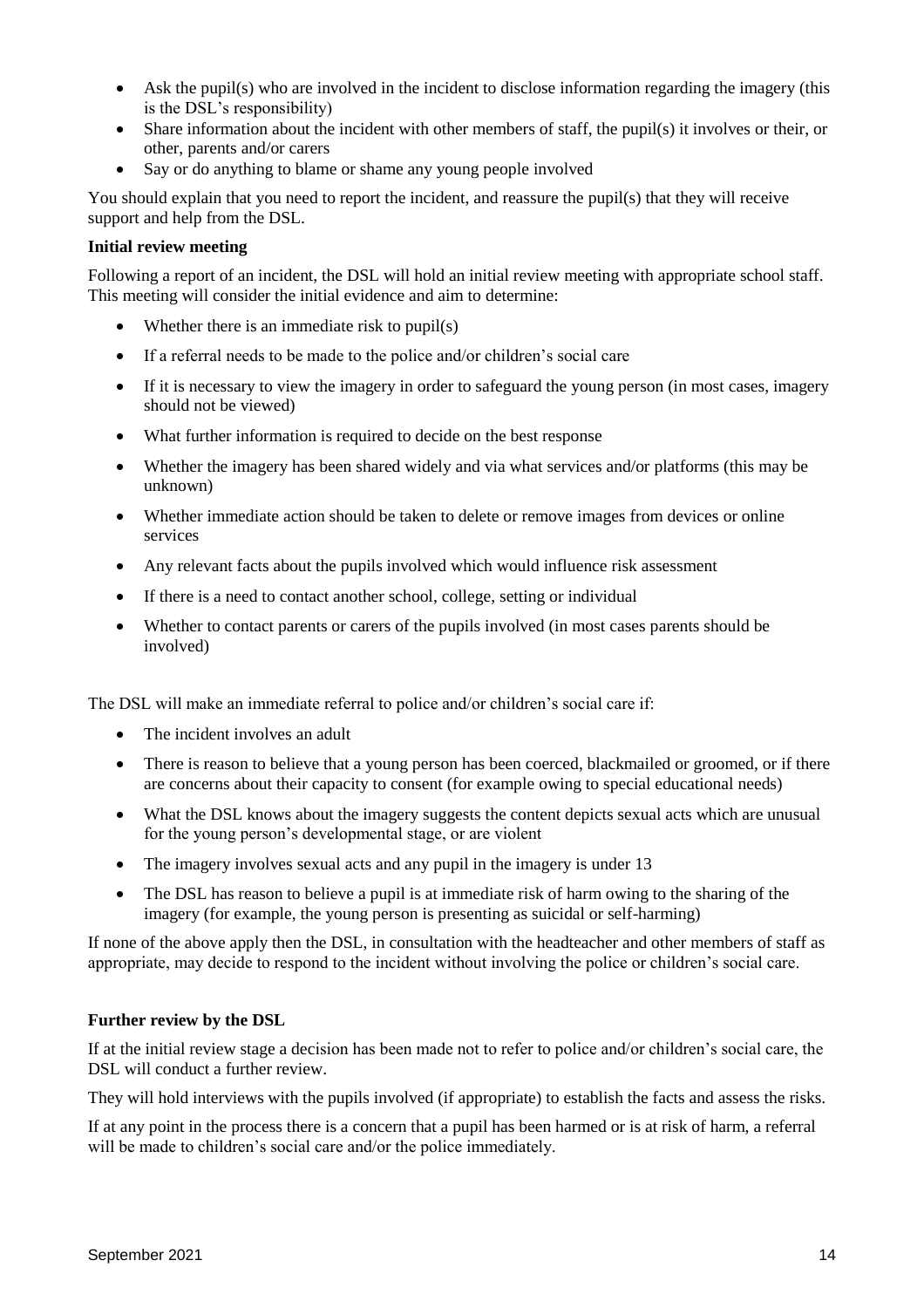## **Informing parents**

The DSL will inform parents at an early stage and keep them involved in the process, unless there is a good reason to believe that involving them would put the pupil at risk of harm.

## **Referring to the police**

If it is necessary to refer an incident to the police, this will be done through local neighbourhood police.

#### **Recording incidents**

All sexting incidents and the decisions made in responding to them will be recorded. The record-keeping arrangements set out in section 12 of this policy also apply to recording incidents of sexting.

## **Curriculum coverage**

Pupils are taught about the issues surrounding sexting as part of our PSHE education and computing programmes. Teaching covers the following in relation to sexting:

- What it is
- How it is most likely to be encountered
- The consequences of requesting, forwarding or providing such images, including when it is and is not abusive
- Issues of legality
- The risk of damage to people's feelings and reputation

Pupils also learn the strategies and skills needed to manage:

- Specific requests or pressure to provide (or forward) such images
- The receipt of such images

This policy on sexting is also shared with pupils so they are aware of the processes the school will follow in the event of an incident.

#### **7. Notifying parents**

Where appropriate, we will discuss any concerns about a child with the child's parents. The DSL will normally do this in the event of a suspicion or disclosure.

Other staff will only talk to parents about any such concerns following consultation with the DSL.

If we believe that notifying the parents would increase the risk to the child, we will discuss this with the local authority children's social care team before doing so.

In the case of allegations of abuse made against other children, we will normally notify the parents of all the children involved.

#### **8. Pupils with special educational needs and disabilities**

We recognise that pupils with special educational needs and disabilities (SEND) or certain health conditions can face additional safeguarding challenges. Additional barriers can exist when recognising abuse and neglect in this group, including:

- Assumptions that indicators of possible abuse such as behaviour, mood and injury relate to the child's disability without further exploration
- these children being more prone to peer group isolation or bullying (including prejudice-based bullying) than other children;
- The potential for pupils with SEND or certain medical conditions being disproportionally impacted by behaviours such as bullying, without outwardly showing any signs
- Communication barriers and difficulties managing or reporting these challenges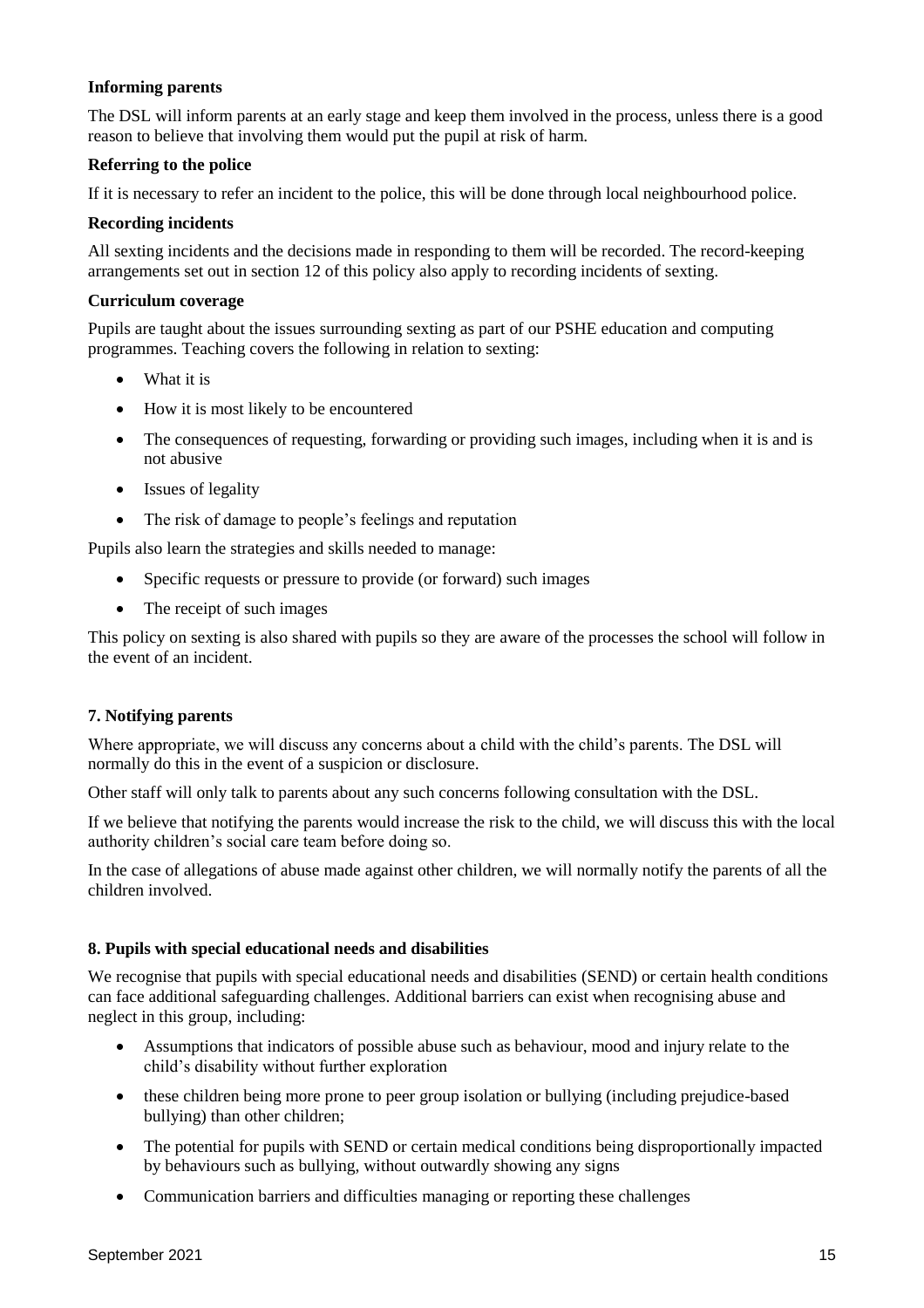All of our pupils have special educational needs caused by their physical, medical and learning difficulties. Some of them are non-verbal communicators. As such, we recognise that they are highly vulnerable, and that their parents and carers may be highly anxious on their behalf. It is the duty of staff at JCS to take extra care to try to correctly interpret apparent signs of abuse or neglect. Indications of abuse will be reported as for other pupils.

The school is aware that any child who is being abused in any way may have feelings such as guilt, anger or lack of self-worth. Everything we do in JCS aims to help all children to have confidence, motivation and independence, and to feel safe, happy and as free from anxiety as we can possibly manage. We do this through:

- explicitly teaching safeguarding as a distinct subject throughout the school and within cross- curricular and subject lessons;
- $\blacksquare$  the positive ethos of the school;
- developing pupils' sense of themselves and their self-esteem through specifically designed sessions as well as PSHE and whole school rewards;
- **P** promoting SMSC through visits, visitors and experiences;
- **Peromoting British Values and tolerance;**
- developing their communication skills, including updating pupils' communication aids with appropriate and necessary language;
- developing strategies for danger-awareness and self-protection where possible, including access to and the use of the internet and modern communication tools
- when children use the school's network to access the internet, they are protected from inappropriate content by our filtering and monitoring systems. (see Safe Use of the Internet Policy);
- developing a sense of boundaries between appropriate and inappropriate behaviours, both their own and those of others;(see Relationship and Sex Education policy)
- developing tolerant, caring and non-abusive behaviour between pupils within the classroom and at non curriculum times such as lunch and playtime in regard to British Values;
- classroom strategies (see Teaching and Learning Policy);
- $\blacksquare$  the curriculum, including PSHE;
- consistency of approach from well-trained staff;
- encouragement of acceptable behaviours within a whole school positive behaviour approach and individual approaches through bespoke behaviour programmes (see Positive Behaviour Policy);
- close liaison with other agencies such as social services, CAMHS, EPS;
- close liaison with the SAFE workers (pastoral team) at ARA
- access via request (pupil, parent or staff) to a trained counsellor at the school
- close communication systems with parents and carers;
- ensuring that all CP register records follow a child when that child moves to another school.
- close liaison with health partners to ensure care plans are communicated effectively to school staff.

## **8.1 Mental health and links to safeguarding and child protection**

All staff at JCS are aware that mental health problems can, in some cases, be an indicator that a child has suffered or is at risk of suffering abuse, neglect or exploitation.

School staff are not expected or trained to diagnose mental health conditions or issues, but may notice behaviours that may be of concern.

If staff have a mental health concern about a child that is also a safeguarding concern, immediate action should be taken by speaking to the designated safeguarding lead or a deputy through My Concern or by talking to the DSL if a high alert.

## **8.2 Pupils with allocated social workers**

At JCS we recognise that when a child has a social worker, it is an indicator that the child is more at risk than most pupils.

This may mean that they more vulnerable to further harm, as well as facing educational barriers to attendance, learning, behaviour and poor mental health.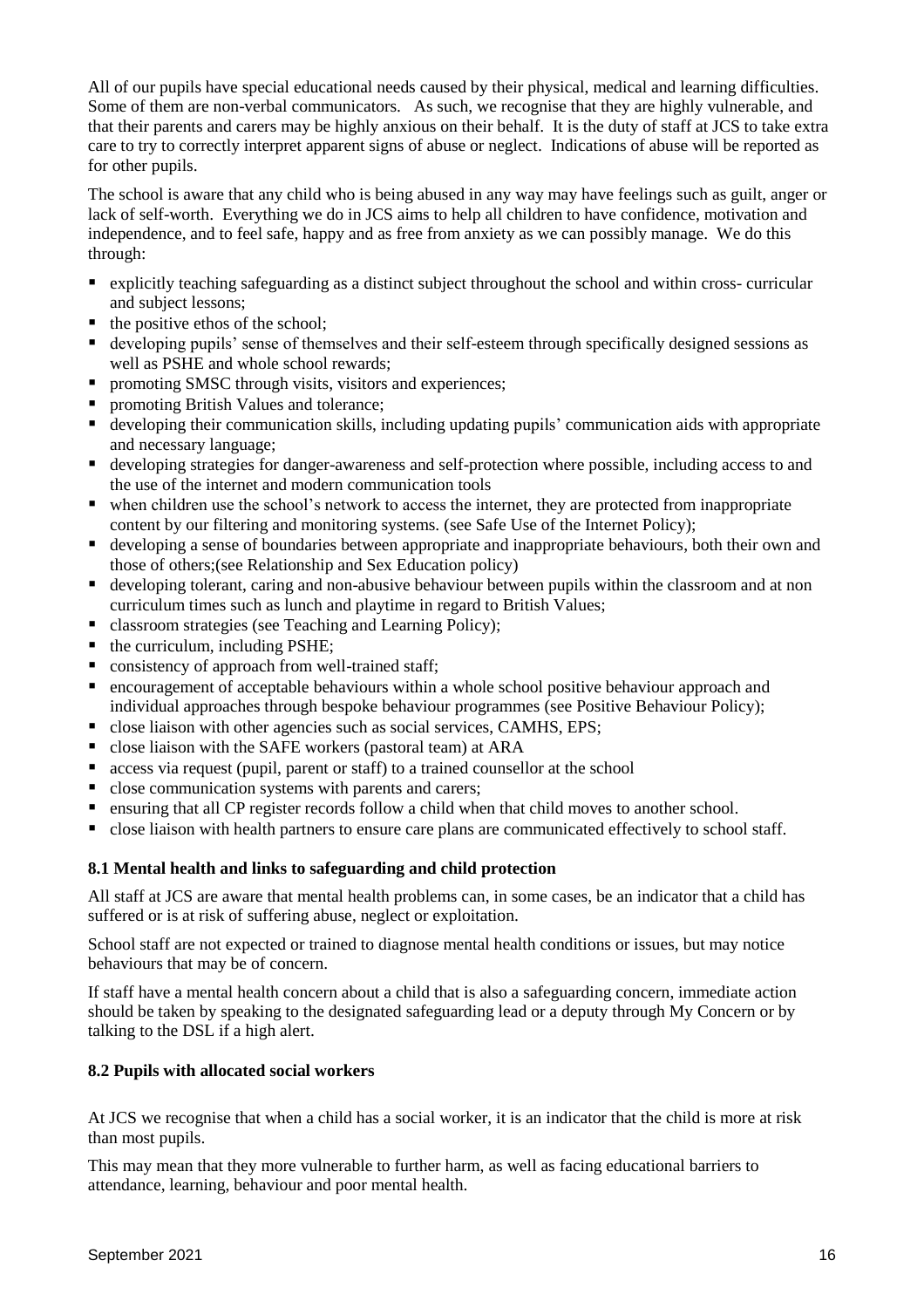We take these needs into account when making plans to support pupils who have a social worker. For example:

- the Family Worker holds a list of pupils with social workers and liaises regularly with the administration team regarding attendance
- regular meetings with phase leaders and teams to review pupils with allocated social workers
- Curriculum and Progress meetings always discuss pupils with social workers

## **9. Online safety**

The school has a clear policy on the use of mobile and smart technology that reflects the fact many children have unlimited and unrestricted access to the internet

The school recognises the fact many children have unlimited and unrestricted access to the internet via mobile phone networks (i.e. 3G, 4G and 5G). This access means some children, sexually harass their peers via their mobile and smart technology, share indecent images: consensually and non-consensually (often via large chat groups), and view and share pornography and other harmful content.

At JCS we manage this risk by:

- Having clear agreements about the use of mobile phones and other technologies in school for pupils and staff
- When children use the school's network to access the internet, they are protected from inappropriate content by our filtering and monitoring systems.
- Regarding the use of social media and the internet when at home the school:
	- o Informs pupils through robust e-safety lessons
	- o Holds information evenings for parents/carers and families
	- o Sends regular updates home to inform
	- o Uses chat sessions to understand what children are accessing and supporting children who make disclosures

The school carries out an annual review of our approach to online safety, supported by an annual risk assessment

#### **Mobile phones and cameras**

Staff are allowed to bring their personal phones to school for their own use, but will limit such use to noncontact time when pupils are not present. Staff members' personal phones will remain in their bags or cupboards during contact time with pupils.

Staff will not take pictures or recordings of pupils on their personal phones or cameras.

We will follow the General Data Protection Regulation and Data Protection Act 2018 when taking and storing photos and recordings for use in the school. The school's e-safety policy gives guidelines and a declaration for staff on the use of mobile phones.

#### **10. Complaints and concerns about school safeguarding policies**

#### **10.1 Complaints against staff**

Complaints against staff that are likely to require a child protection investigation will be handled in accordance with our procedures for dealing with allegations of abuse made against staff (see appendix 3).

## **10.2 Other complaints**

Safeguarding complaints are taken very seriously and investigated immediately. A confidential log of concerns is held by the DSLs and scrutinised when a new concern is raised to discover patterns or repeated instances. After investigating, actions to change practice will be put into place where necessary and staff, governors and parents/carers informed.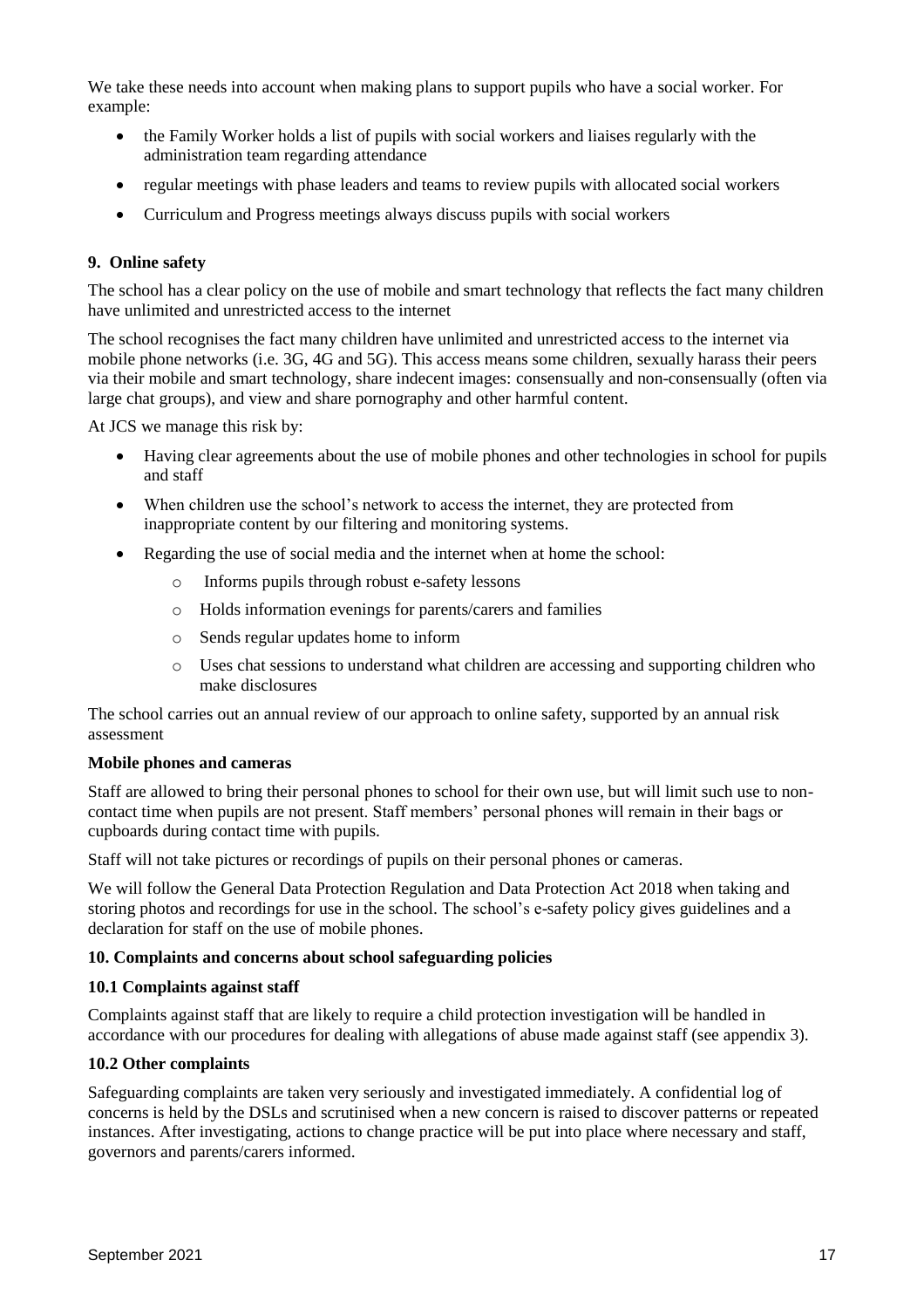## **10.3 Whistle-blowing**

Where there are concerns about the way that safeguarding is carried out in the school, staff should refer to the school's comprehensive Whistle-blowing Policy held by Ealing Local Authority.

A whistleblowing disclosure must be about something that affects the general public such as:

- a criminal offence has been committed, is being committed or is likely to be committed
- an legal obligation has been breached
- there has been a miscarriage of justice
- the health or safety of any individual has been endangered
- the environment has been damaged
- information about any of the above has been concealed.

The NSPCC runs a whistleblowing helpline on behalf of the government, the number is 0808 800 5000.

#### **11. Record-keeping**

We will hold records in line with our records retention schedule.

All safeguarding concerns, discussions, decisions made and the reasons for those decisions, must be recorded in writing. If you are in any doubt about whether to record something, discuss it with the DSL. All verbal conversations will be promptly recorded in writing.

Non-confidential records will be easily accessible and available. Confidential information and records will be held securely and only available to those who have a right or professional need to see them.

Safeguarding records relating to individual children will be retained for a reasonable period of time after they have left the school.

If a child for whom the school has, or has had, safeguarding concerns moves to another school, the DSL will ensure that their child protection file is forwarded promptly and securely, and separately from the main pupil file. In addition, if the concerns are significant or complex, and/or social services are involved, the DSL will speak to the DSL of the receiving school and provide information to enable them to have time to make any necessary preparations to ensure the safety of the child.

The school has moved to an electronic system of record keeping: My Concern. Staff record a concern on the system which automatically alerts the DSL. Urgent concerns are also immediately reported verbally to the DSL.

Paper records are kept in a locked filing cabinet in the Headteacher's office. The log of incidents is password protected and known only by the DSLs.

In addition:

- Appendix 2 sets out our policy on record-keeping specifically with respect to recruitment and preemployment checks
- Appendix 3 sets out our policy on record-keeping with respect to allegations of abuse made against staff

## **12. Training**

#### **12.1 All staff**

All staff members will undertake safeguarding and child protection training at induction, to ensure they understand the school's safeguarding systems and their responsibilities, and can identify signs of possible abuse or neglect; including:

- the child protection policy;
- the behaviour policy;
- $\bullet$  the staff behaviour policy (sometimes called a code of conduct);
- the safeguarding response to children who go missing from education; and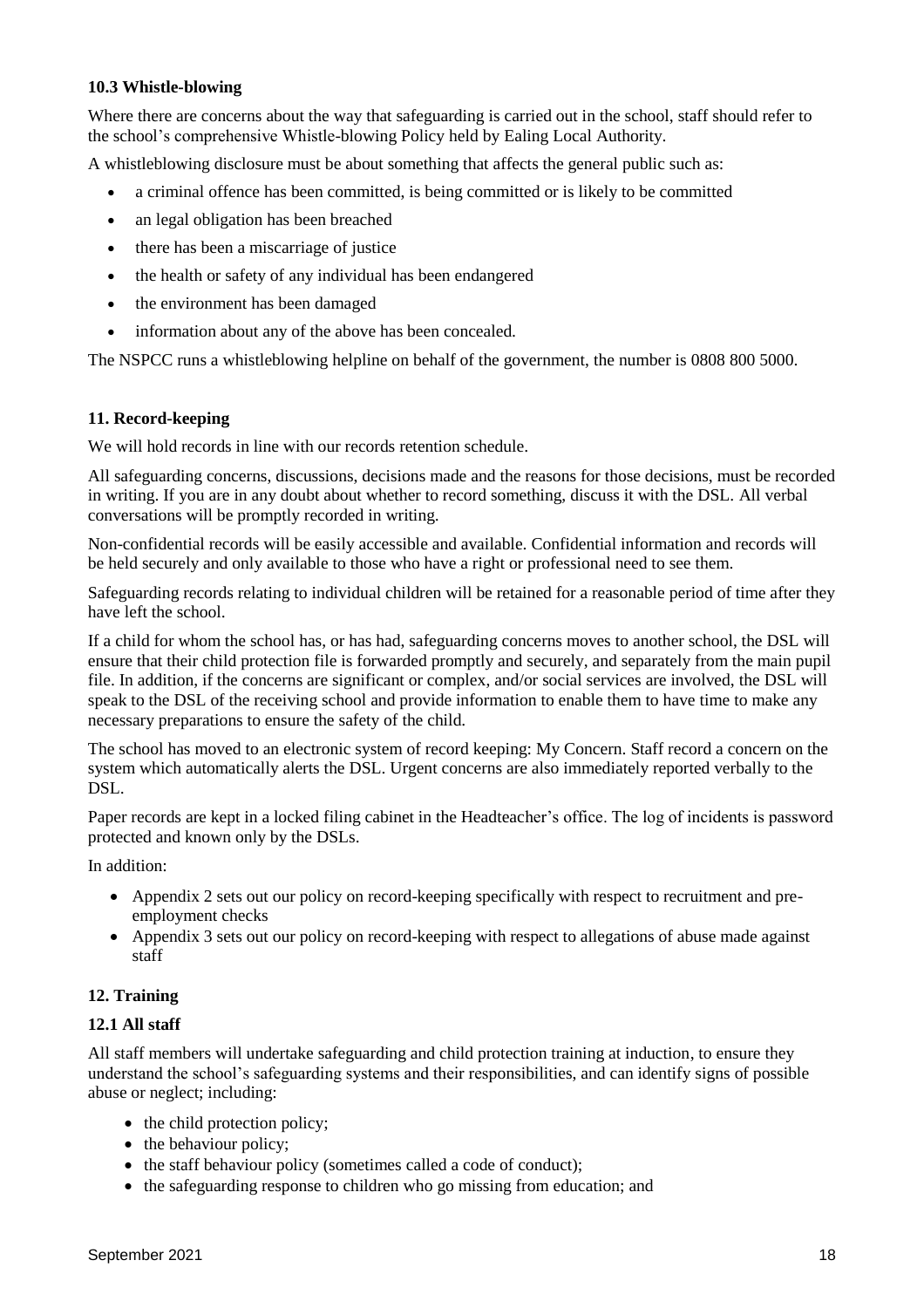the role of the designated safeguarding lead, including the identity of the designated safeguarding lead and any deputies.

This training will be regularly updated and will be in line with advice from the 3 safeguarding partners, at least annually.

All staff will have training on the government's anti-radicalisation strategy, Prevent, to enable them to identify children at risk of being drawn into terrorism and to challenge extremist ideas.

Staff will also receive regular safeguarding and child protection updates (for example, through emails, ebulletins and staff meetings) as required, but at least annually.

Contractors who are provided through a private finance initiative (PFI) or similar contract will also receive safeguarding training.

Volunteers will receive appropriate training, if applicable.

Safer recruitment training is available to all relevant staff and governors that are involved in the recruitment process.

## **12.2 The DSL and Deputy DSLs**

The DSL and deputies will undertake child protection and safeguarding training at least every 2 years.

In addition, they will update their knowledge and skills at regular intervals and at least annually (for example, through e-bulletins, meeting other DSLs, or taking time to read and digest safeguarding developments).

They will also undertake Prevent awareness training.

## **12.3 Governors**

All governors receive training about safeguarding, to make sure they have the knowledge and information needed to perform their functions and understand their responsibilities.

As the chair of governors may be required to act as the 'case manager' in the event that an allegation of abuse is made against the headteacher, they receive training in managing allegations for this purpose.

#### **12.4 Recruitment – interview panels**

At least one person conducting any interview for a post at the school will have undertaken safer recruitment training. This will cover, as a minimum, the contents of the Department for Education's statutory guidance, Keeping Children Safe in Education, and will be in line with local safeguarding procedures.

When appointing staff, Governors and staff will take account of the guidance issued nationally and by the borough, with particular reference to safer recruitment. The Headteacher, SBM, Deputy Designated Leads and key Governors have also undertaken safer recruitment training to ensure that all safeguarding procedures are adhered to. In carrying out the recruitments and appointment of staff, the school will undertake to observe the following safeguards:

- That documentation sent out to potential candidates will make it clear that CP is a high priority of the school and that rigorous checks will be made of any candidate before appointments are confirmed.
- That all references will be taken up and verified
- That a reference will always be obtained from the last employer
- That at interview, candidates will be asked to account for any gaps in their career/employment history and whether they have spent time out of the country
- That candidates will be made aware that all staff are subject to a full Enhanced Disclosure Barring Service check
- That evidence of relevant checks will be recorded in a single, central location that is secure but easily accessible when appropriate and necessary.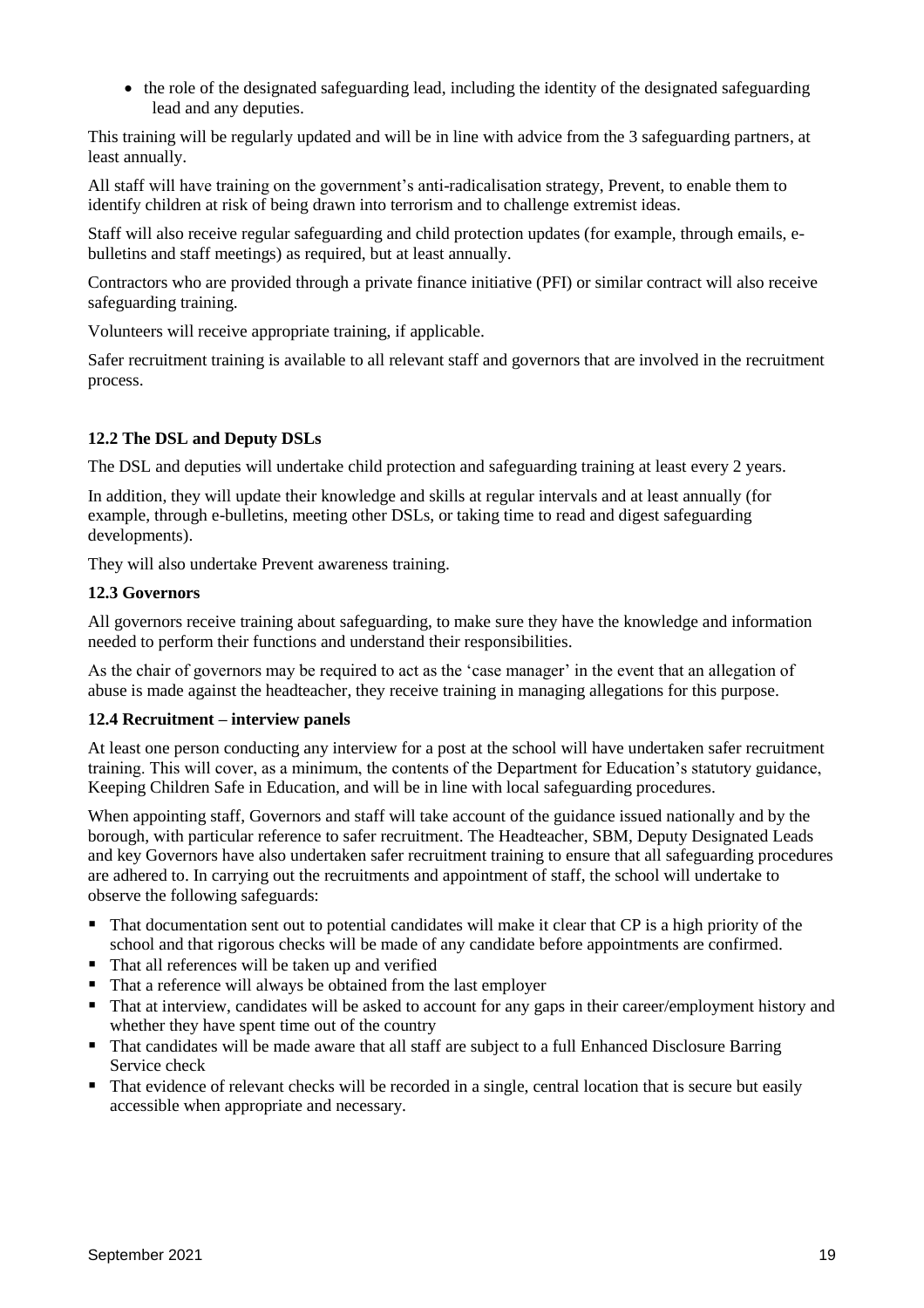## **12.5 Staff who have contact with pupils and families**

All staff who have contact with children and families will have supervisions which will provide them with support, coaching and training, promote the interests of children and allow for confidential discussions of sensitive issues.

## **13. Monitoring arrangements**

This policy will be reviewed **annually** by the Headteacher. At every review, it will be approved by the full Governing Board.

## **14. Links with other policies**

This policy links to the following policies and procedures:

- Positive Behaviour policy
- Positive Handling policy
- Written Statement of Behaviour Principles
- Sexual Violence or Harassment between Children Protocols
- Intimate Care policy
- Health and safety policy
- Anti-bullying policy
- $\bullet$  e Safety policy
- e Safety acceptable use agreement
- Personal mobile devices agreement
- Social Media policy
- Teaching and learning policy
- Code of conduct for staff
- Relationships and sex policy
- Attendance policy
- Equality duty
- $\blacksquare$  Complaints policy
- Curriculum policy
- Remote Learning policy
- **Privacy notices**
- Declaration of staff and the acceptable use processes

The school has also adopted the following Ealing Council guidance and procedures:

- **Procedures for schools responding to allegations of abuse against teachers and other school staff**
- Harassment and bullying guidelines
- Code of conduct for school employees
- Full recruitment and selection guidance
- Corporate health and safety policy
- Guidelines on the use of control and physical restraint by staff
- Guidance and procedures for school visits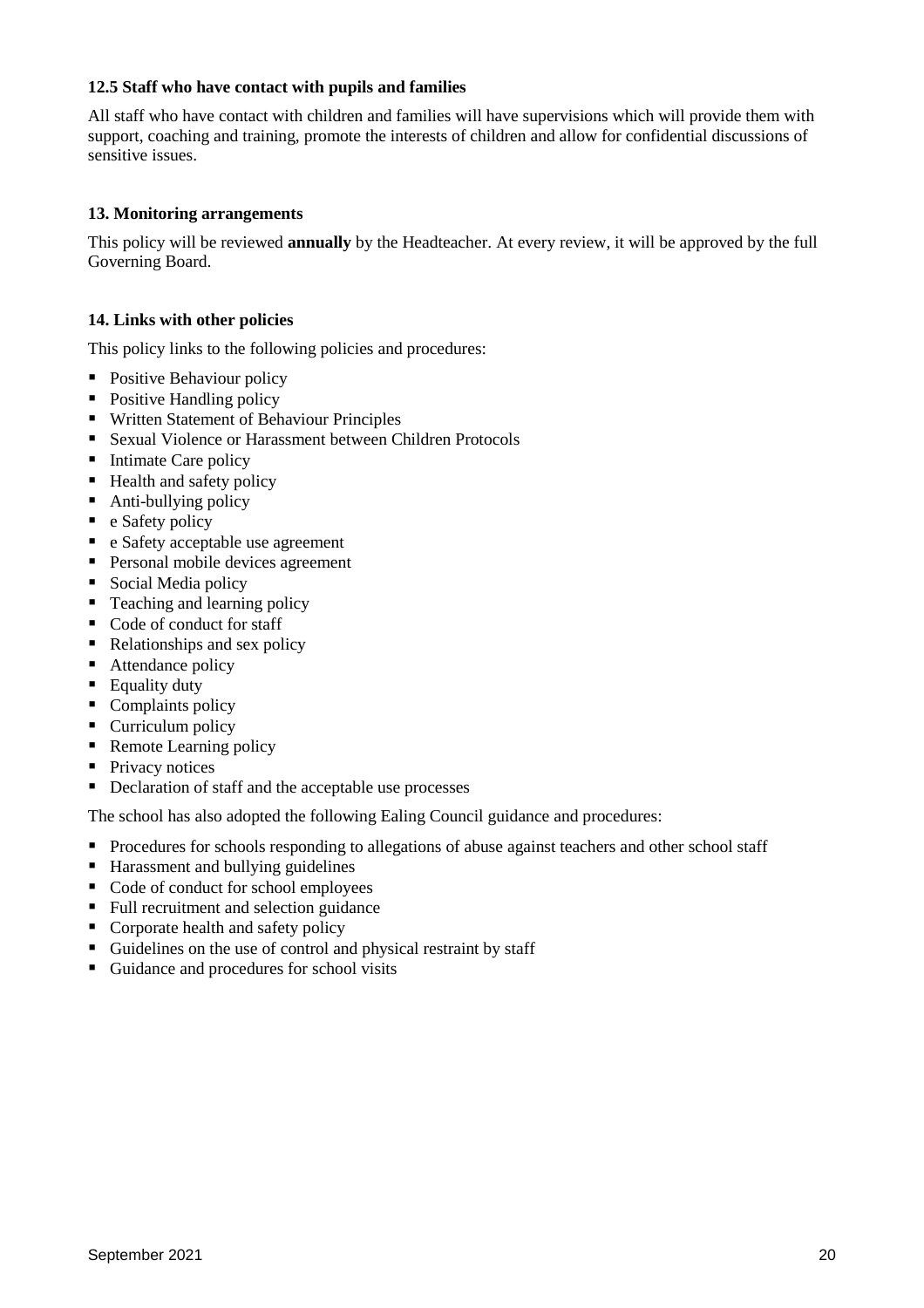## **These appendices are based on the Department for Education's statutory guidance, Keeping Children Safe in Education.**

## **Appendix 1: Abuse and neglect**

Knowing what to look for is vital to the early identification of abuse and neglect. All staff should be aware of indicators of abuse and neglect so that they are able to identify cases of children who may be in need of help or protection. If staff are unsure, they should always speak to the designated safeguarding lead (or deputy).

All school staff should be aware that abuse, neglect and safeguarding issues are rarely stand-alone events that can be covered by one definition or label. In most cases, multiple issues will overlap with one another.

All staff should be aware that safeguarding incidents and/or behaviours can be associated with factors outside the school and/or can occur between children outside of these environments. All staff, but especially the designated safeguarding lead (and deputies) should consider whether children are at risk of abuse or exploitation in situations outside their families. Extra-familial harms take a variety of different forms and children can be vulnerable to multiple harms including (but not limited to) sexual exploitation, criminal exploitation, and serious youth violence.

All staff should be aware that child sexual and child criminal exploitation are forms of child abuse.

## **Indicators of abuse and neglect**

**Abuse:** a form of maltreatment of a child. Somebody may abuse or neglect a child by inflicting harm or by failing to act to prevent harm. Children may be abused in a family or in an institutional or community setting by those known to them or, more rarely, by others.

Abuse can take place wholly online, or technology may be used to facilitate offline abuse. Children may be abused by an adult or adults or by another child or children.

**Physical abuse:** a form of abuse which may involve hitting, shaking, throwing, poisoning, burning or scalding, drowning, suffocating or otherwise causing physical harm to a child.

Physical harm may also be caused when a parent or carer fabricates the symptoms of, or deliberately induces, illness in a child**.** 

**Emotional abuse:** the persistent emotional maltreatment of a child such as to cause severe and adverse effects on the child's emotional development**.** 

It may involve conveying to a child that they are worthless or unloved, inadequate, or valued only insofar as they meet the needs of another person.

It may include not giving the child opportunities to express their views, deliberately silencing them or 'making fun' of what they say or how they communicate.

It may feature age or developmentally inappropriate expectations being imposed on children. These may include interactions that are beyond a child's developmental capability as well as overprotection and limitation of exploration and learning, or preventing the child from participating in normal social interaction**.** 

It may involve seeing or hearing the ill-treatment of another.

It may involve serious bullying (including cyberbullying), causing children frequently to feel frightened or in danger, or the exploitation or corruption of children.

Some level of emotional abuse is involved in all types of maltreatment of a child, although it may occur alone.

**Sexual abuse:** involves forcing or enticing a child or young person to take part in sexual activities, not necessarily involving a high level of violence, whether or not the child is aware of what is happening.

The activities may involve physical contact, including assault by penetration (for example rape or oral sex) or non-penetrative acts such as masturbation, kissing, rubbing and touching outside of clothing**.** 

They may also include non-contact activities, such as involving children in looking at, or in the production of, sexual images, watching sexual activities, encouraging children to behave in sexually inappropriate ways, or grooming a child in preparation for abuse.

Sexual abuse can take place online, and technology can be used to facilitate offline abuse.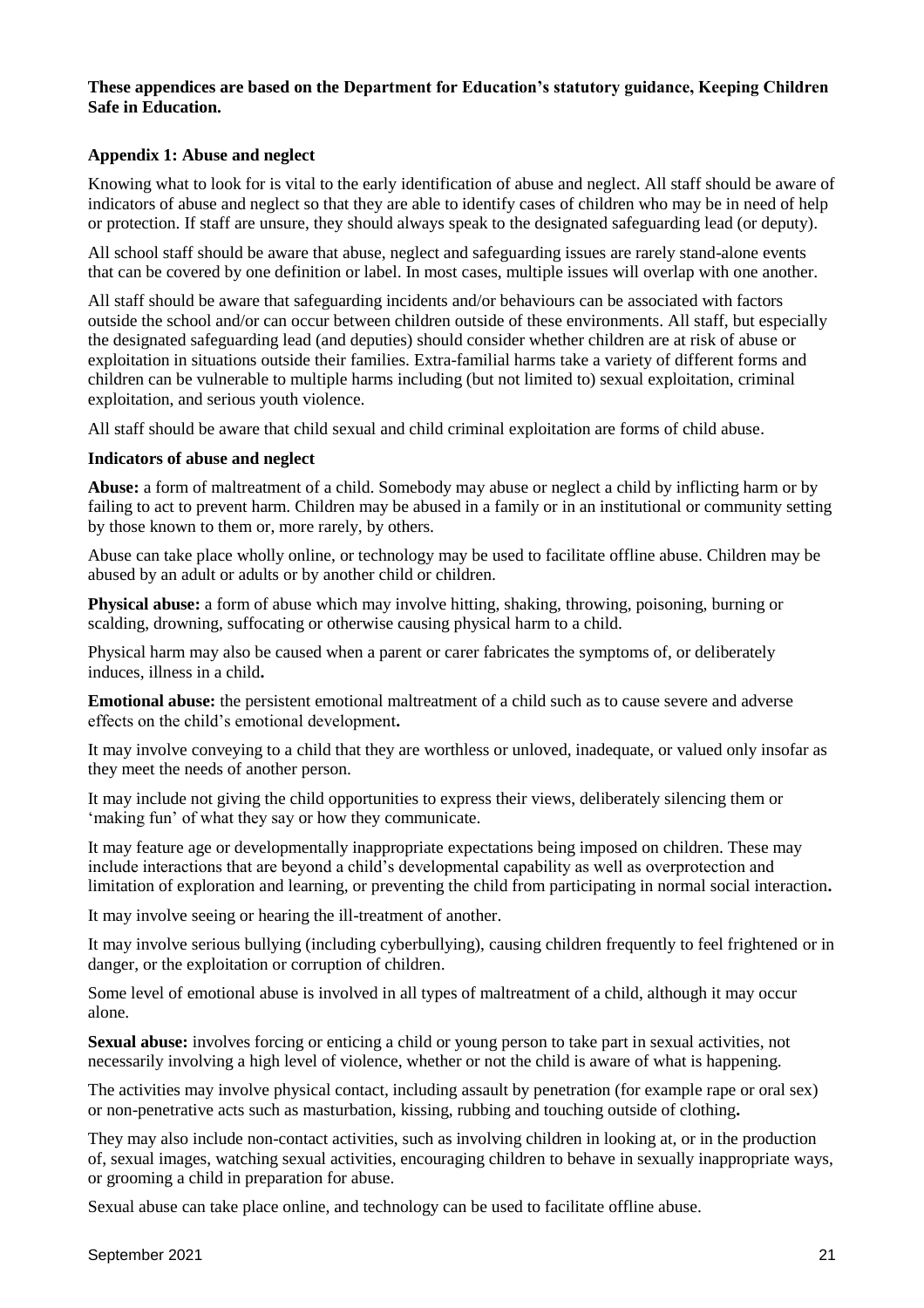Sexual abuse is not solely perpetrated by adult males. Women can also commit acts of sexual abuse, as can other children. The sexual abuse of children by other children is a specific safeguarding issue in education

**Neglect:** the persistent failure to meet a child's basic physical and/or psychological needs, likely to result in the serious impairment of the child's health or development.

Neglect may occur during pregnancy, for example, as a result of maternal substance abuse.

Once a child is born, neglect may involve a parent or carer failing to: provide adequate food, clothing and shelter (including exclusion from home or abandonment); protect a child from physical and emotional harm or danger; ensure adequate supervision (including the use of inadequate care-givers); or ensure access to appropriate medical care or treatment.

It may also include neglect of, or unresponsiveness to, a child's basic emotional needs.

#### **Appendix 2: Safer recruitment and DBS checks – policy and procedures**

We will record all information on the checks carried out in the school's single central record (SCR). Copies of these checks, where appropriate, will be held in individuals' personnel files. We follow requirements and best practice in retaining copies of these checks, as set out below.

#### **New staff**

When appointing new staff, we will:

- Verify their identity
- Obtain (via the applicant) an enhanced Disclosure and Barring Service (DBS) certificate, including barred list information for those who will be engaging in regulated activity (see definition below). We will not keep a copy of this for longer than 6 months
- Obtain a separate barred list check if they will start work in regulated activity before the DBS certificate is available
- Verify their mental and physical fitness to carry out their work responsibilities
- Verify their right to work in the UK. We will keep a copy of this verification for the duration of the member of staff's employment and for 2 years afterwards
- Verify their professional qualifications, as appropriate
- Ensure they are not subject to a prohibition order if they are employed to be a teacher
- Carry out further additional checks, as appropriate, on candidates who have lived or worked outside of the UK, including (where relevant) any teacher sanctions or restrictions imposed by a European Economic Area professional regulating authority, and criminal records checks or their equivalent

We will ensure that appropriate checks are carried out to ensure that individuals are not disqualified under the 2018 Childcare Disqualification Regulations and Childcare Act 2006. Where we take a decision that an individual falls outside of the scope of these regulations and we do not carry out such checks, we will retain a record of our assessment on the individual's personnel file. This will include our evaluation of any risks and control measures put in place, and any advice sought.

We will ask for written information about previous employment history and check that information is not contradictory or incomplete.

We will seek references on all short-listed candidates, including internal candidates, before interview. We will scrutinise these and resolve any concerns before confirming appointments. The references requested will ask specific questions about the suitability of the applicant to work with children.

**Regulated activity** means a person who will be:

- Responsible, on a regular basis in a school or college, for teaching, training, instructing, caring for or supervising children; or
- Carrying out paid, or unsupervised unpaid, work regularly in a school or college where that work provides an opportunity for contact with children; or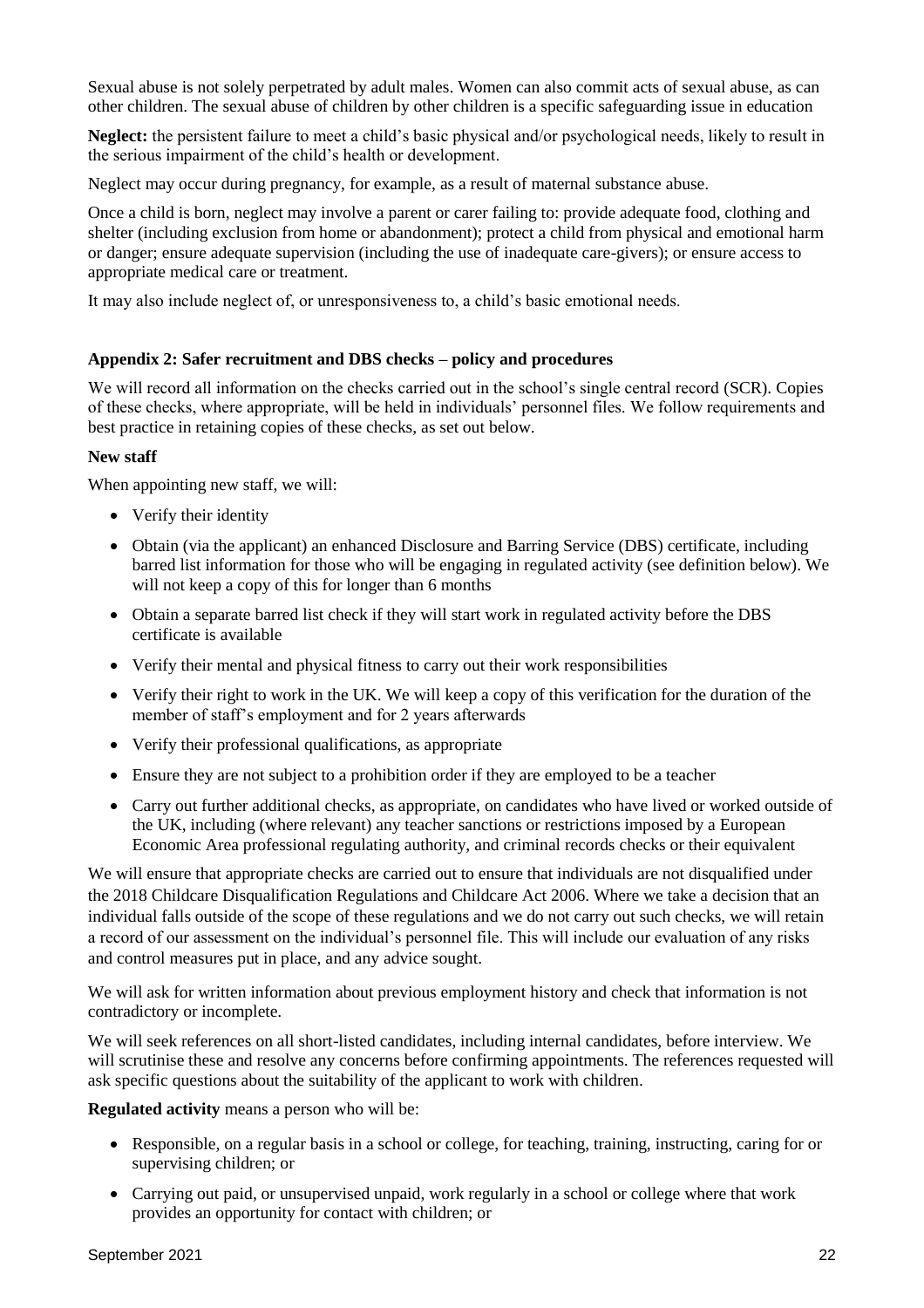Engaging in intimate or personal care or overnight activity, even if this happens only once and regardless of whether they are supervised or not

## **Existing staff**

If we have concerns about an existing member of staff's suitability to work with children, we will carry out all the relevant checks as if the individual was a new member of staff. We will also do this if an individual moves from a post that is not regulated activity to one that is.

We will refer to the DBS anyone who has harmed, or poses a risk of harm, to a child or vulnerable adult where:

- We believe the individual has engaged in [relevant conduct;](https://www.gov.uk/guidance/making-barring-referrals-to-the-dbs#relevant-conduct-in-relation-to-children) or
- The individual has received a caution or conviction for a relevant offence, or there is reason to believe the individual has committed a listed relevant offence, under the [Safeguarding Vulnerable Groups Act](http://www.legislation.gov.uk/uksi/2009/37/contents/made)  [2006 \(Prescribed Criteria and Miscellaneous Provisions\) Regulations 2009;](http://www.legislation.gov.uk/uksi/2009/37/contents/made) or
- The 'harm test' is satisfied in respect of the individual (i.e. they may harm a child or vulnerable adult or put them at risk of harm); and
- The individual has been removed from working in regulated activity (paid or unpaid) or would have been removed if they had not left

## **Agency and third-party staff**

We will obtain written notification from any agency or third-party organisation that it has carried out the necessary safer recruitment checks that we would otherwise perform. We will also check that the person presenting themselves for work is the same person on whom the checks have been made.

## **Contractors**

We will ensure that any contractor, or any employee of the contractor, who is to work at the school has had the appropriate level of DBS check (this includes contractors who are provided through a PFI or similar contract). This will be:

- An enhanced DBS check with barred list information for contractors engaging in regulated activity
- An enhanced DBS check, not including barred list information, for all other contractors who are not in regulated activity but whose work provides them with an opportunity for regular contact with children

We will obtain the DBS check for self-employed contractors.

We will not keep copies of such checks for longer than 6 months.

Contractors who have not had any checks will not be allowed to work unsupervised or engage in regulated activity under any circumstances.

We will check the identity of all contractors and their staff on arrival at the school.

For self-employed contractors such as music teachers or sports coaches, we will ensure that appropriate checks are carried out to ensure that individuals are not disqualified under the 2018 Childcare Disqualification Regulations and Childcare Act 2006. Where we decide that an individual falls outside of the scope of these regulations and we do not carry out such checks, we will retain a record of our assessment. This will include our evaluation of any risks and control measures put in place, and any advice sought.

#### **Trainee/student teachers**

Where applicants for initial teacher training are salaried by us, we will ensure that all necessary checks are carried out.

Where trainee teachers are fee-funded, we will obtain written confirmation from the training provider that necessary checks have been carried out and that the trainee has been judged by the provider to be suitable to work with children.

In both cases, this includes checks to ensure that individuals are not disqualified under the 2018 Childcare Disqualification Regulations and Childcare Act 2006.

#### **Volunteers**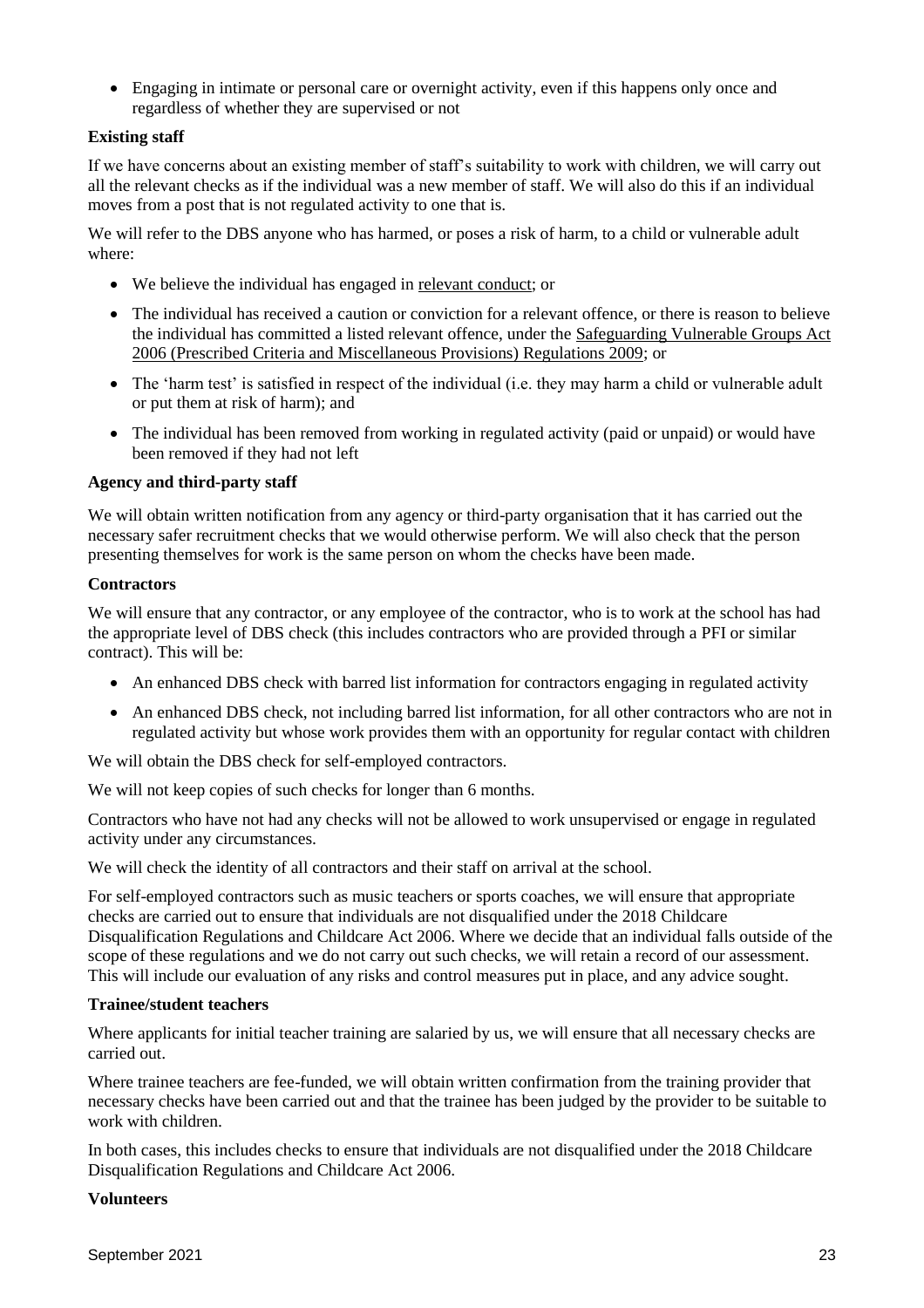We will:

- Never leave an unchecked volunteer unsupervised or allow them to work in regulated activity
- Obtain an enhanced DBS check with barred list information for all volunteers who are new to working in regulated activity
- Carry out a risk assessment when deciding whether to seek an enhanced DBS check without barred list information for any volunteers not engaging in regulated activity. We will retain a record of this risk assessment
- Ensure that appropriate checks are carried out to ensure that individuals are not disqualified under the 2018 Childcare Disqualification Regulations and Childcare Act 2006. Where we decide that an individual falls outside of the scope of these regulations and we do not carry out such checks, we will retain a record of our assessment. This will include our evaluation of any risks and control measures put in place, and any advice sought

## **Governors**

All governors will have an enhanced DBS check without barred list information.

They will have an enhanced DBS check with barred list information if working in regulated activity.

All governors will also have a section 128 check (as a section 128 direction disqualifies an individual from being a maintained school governor).

## **Appendix 3: Allegations of abuse made against staff**

This section of this policy applies to all cases in which it is alleged that a current member of staff or volunteer has:

- Behaved in a way that has harmed a child, or may have harmed a child, or
- Possibly committed a criminal offence against or related to a child, or
- Behaved towards a child or children in a way that indicates he or she would pose a risk of harm to children

It applies regardless of whether the alleged abuse took place in the school. Allegations against a teacher who is no longer teaching and historical allegations of abuse will be referred to the police.

We will deal with any allegation of abuse against a member of staff or volunteer very quickly, in a fair and consistent way that provides effective child protection while also supporting the individual who is the subject of the allegation.

Our procedures for dealing with allegations will be applied with common sense and judgement.

#### **Suspension**

Suspension will not be the default position, and will only be considered in cases where there is reason to suspect that a child or other children is/are at risk of harm, or the case is so serious that it might be grounds for dismissal. In such cases, we will only suspend an individual if we have considered all other options available and there is no reasonable alternative.

Based on an assessment of risk, we will consider alternatives such as:

- Redeployment within the school so that the individual does not have direct contact with the child or children concerned
- Providing an assistant to be present when the individual has contact with children
- Redeploying the individual to alternative work in the school so that they do not have unsupervised access to children
- Moving the child or children to classes where they will not come into contact with the individual, making it clear that this is not a punishment and parents have been consulted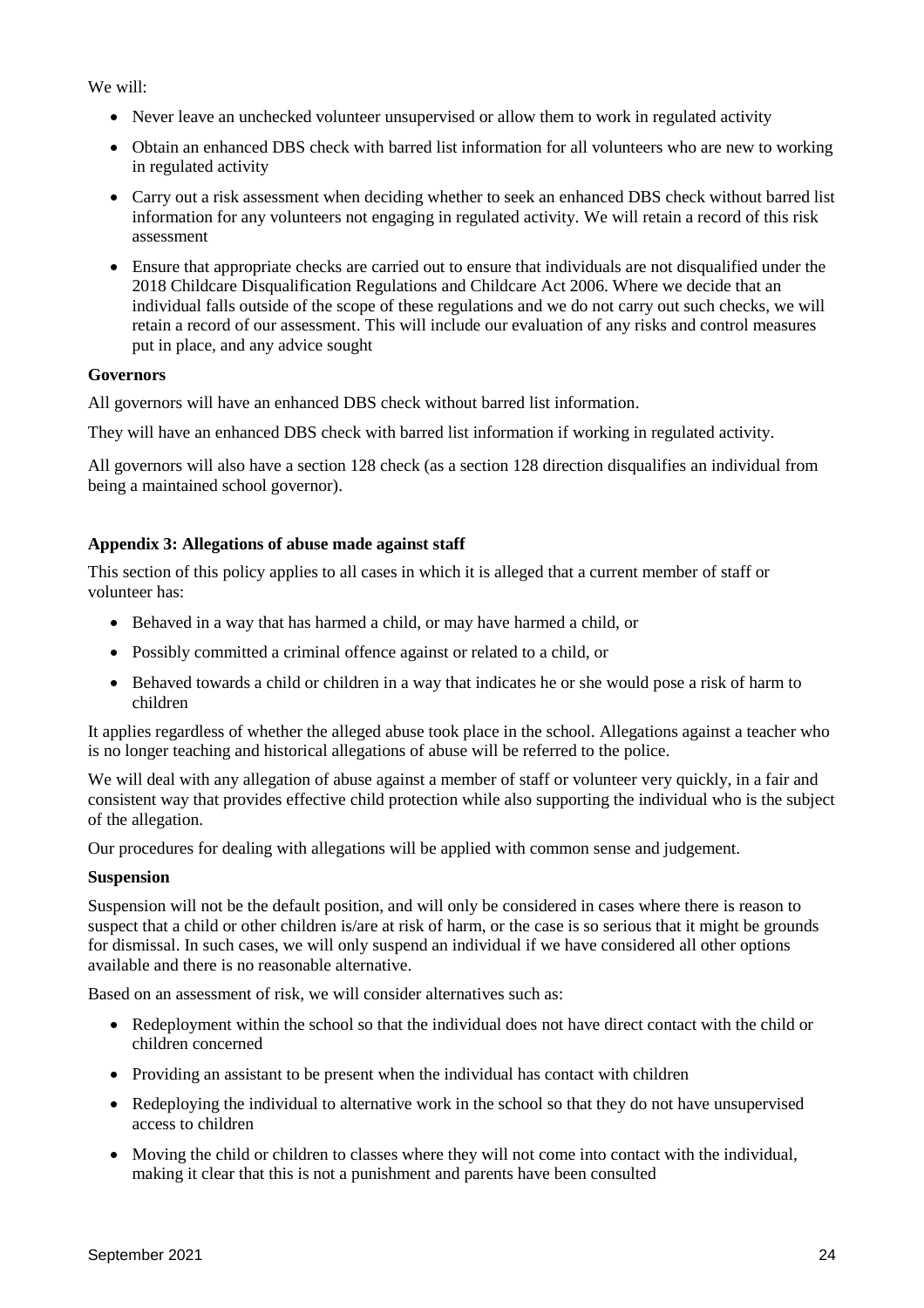Temporarily redeploying the individual to another role in a different location, for example to an alternative school or other work for the Local Authority.

## **Definitions for outcomes of allegation investigations**

- **Substantiated:** there is sufficient evidence to prove the allegation
- **Malicious:** there is sufficient evidence to disprove the allegation and there has been a deliberate act to deceive
- **False:** there is sufficient evidence to disprove the allegation
- **Unsubstantiated:** there is insufficient evidence to either prove or disprove the allegation (this does not imply guilt or innocence)
- **Unfounded**: to reflect cases where there is no evidence or proper basis which supports the allegation being made

## **Procedure for dealing with allegations**

In the event of an allegation that meets the criteria above, the headteacher (or chair of governors where the Headteacher is the subject of the allegation) – the 'case manager' – will take the following steps:

- Immediately discuss the allegation with the designated officer at the local authority. This is to consider the nature, content and context of the allegation and agree a course of action, including whether further enquiries are necessary to enable a decision on how to proceed, and whether it is necessary to involve the police and/or children's social care services. (The case manager may, on occasion, consider it necessary to involve the police *before* consulting the designated officer – for example, if the accused individual is deemed to be an immediate risk to children or there is evidence of a possible criminal offence. In such cases, the case manager will notify the designated officer as soon as practicably possible after contacting the police)
- Inform the accused individual of the concerns or allegations and likely course of action as soon as possible after speaking to the designated officer (and the police or children's social care services, where necessary). Where the police and/or children's social care services are involved, the case manager will only share such information with the individual as has been agreed with those agencies
- Where appropriate (in the circumstances described above), carefully consider whether suspension of the individual from contact with children at the school is justified or whether alternative arrangements such as those outlined above can be put in place. Advice will be sought from the designated officer, police and/or children's social care services, as appropriate
- **If immediate suspension is considered necessary**, agree and record the rationale for this with the designated officer. The record will include information about the alternatives to suspension that have been considered, and why they were rejected. Written confirmation of the suspension will be provided to the individual facing the allegation or concern within 1 working day, and the individual will be given a named contact at the school and their contact details
- **If it is decided that no further action is to be taken** in regard to the subject of the allegation or concern, record this decision and the justification for it and agree with the designated officer what information should be put in writing to the individual and by whom, as well as what action should follow both in respect of the individual and those who made the initial allegation
- **If it is decided that further action is needed**, take steps as agreed with the designated officer to initiate the appropriate action in school and/or liaise with the police and/or children's social care services as appropriate
- Provide effective support for the individual facing the allegation or concern, including appointing a named representative to keep them informed of the progress of the case and considering what other support is appropriate. There are trade union representatives in school, and a confidential counselling service for staff.
- Inform the parents or carers of the child/children involved about the allegation as soon as possible if they do not already know (following agreement with children's social care services and/or the police, if applicable). The case manager will also inform the parents or carers of the requirement to maintain confidentiality about any allegations made against teachers (where this applies) while investigations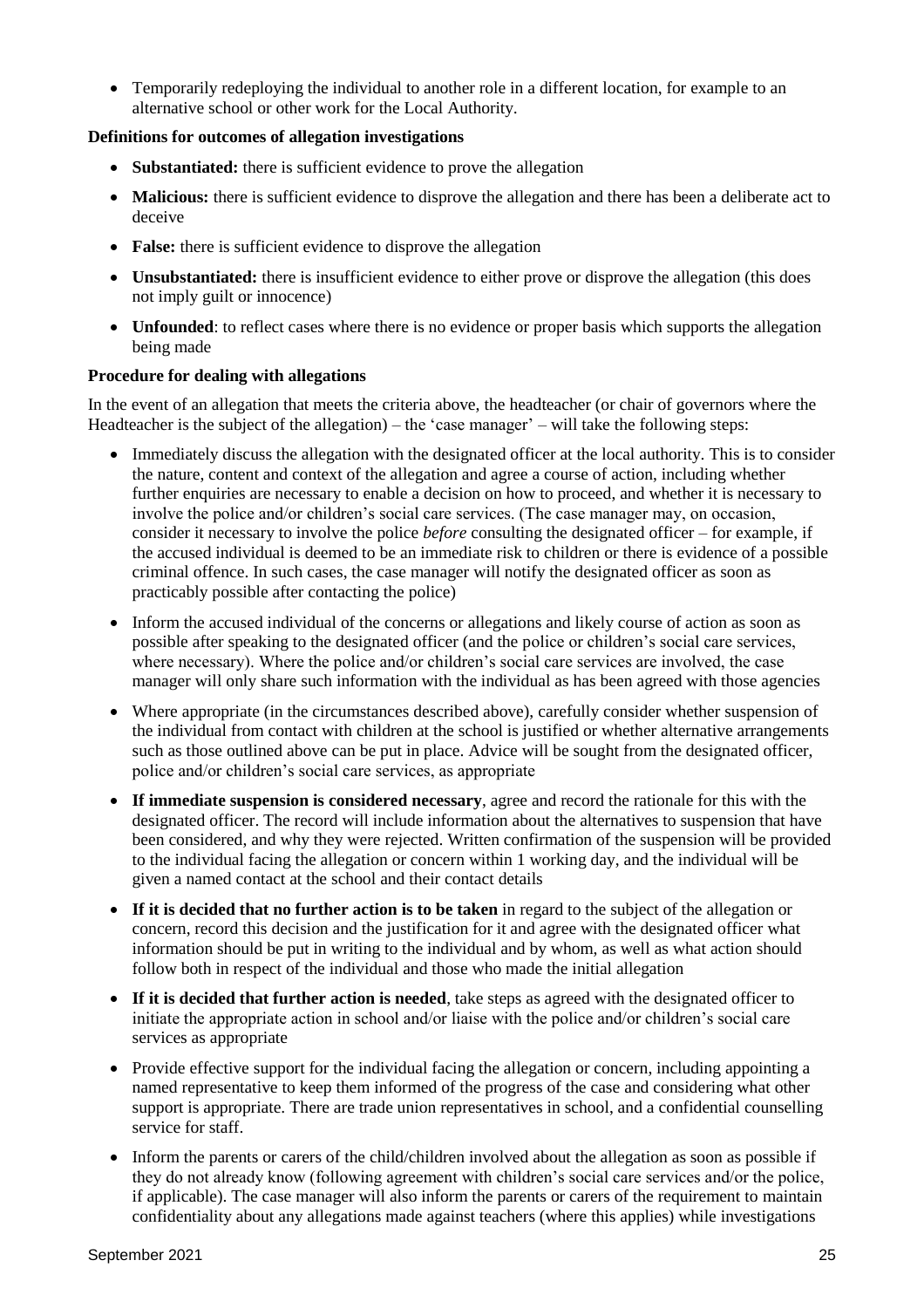are ongoing. Any parent or carer who wishes to have the confidentiality restrictions removed in respect of a teacher will be advised to seek legal advice

- Keep the parents or carers of the child/children involved informed of the progress of the case and the outcome, where there is not a criminal prosecution, including the outcome of any disciplinary process (in confidence)
- Make a referral to the DBS where it is thought that the individual facing the allegation or concern has engaged in conduct that harmed or is likely to harm a child, or if the individual otherwise poses a risk of harm to a child

If the school is made aware that the secretary of state has made an interim prohibition order in respect of an individual, we will immediately suspend that individual from teaching, pending the findings of the investigation by the Teaching Regulation Agency.

Where the police are involved, wherever possible the Local Authority will ask the police at the start of the investigation to obtain consent from the individuals involved to share their statements and evidence for use in the school's disciplinary process, should this be required at a later point.

#### **Timescales**

- Any cases where it is clear immediately that the allegation is unsubstantiated or malicious will be resolved within 1 week
- If the nature of an allegation does not require formal disciplinary action, we will institute appropriate action within 3 working days
- If a disciplinary hearing is required and can be held without further investigation, we will hold this within 15 working days

#### **Specific actions**

#### **Action following a criminal investigation or prosecution**

The case manager will discuss with the local authority's designated officer whether any further action, including disciplinary action, is appropriate and, if so, how to proceed, taking into account information provided by the police and/or children's social care services.

#### **Conclusion of a case where the allegation is substantiated**

If the allegation is substantiated and the individual is dismissed or the school ceases to use their services, or the individual resigns or otherwise ceases to provide their services, the case manager and the school's personnel adviser will discuss with the designated officer whether to make a referral to the DBS for consideration of whether inclusion on the barred lists is required.

If the individual concerned is a member of teaching staff, the case manager and personnel adviser will discuss with the designated officer whether to refer the matter to the Teaching Regulation Agency to consider prohibiting the individual from teaching.

#### **Individuals returning to work after suspension**

If it is decided on the conclusion of a case that an individual who has been suspended can return to work, the case manager will consider how best to facilitate this.

The case manager will also consider how best to manage the individual's contact with the child or children who made the allegation, if they are still attending the school.

## **Unsubstantiated or malicious allegations**

If an allegation is shown to be deliberately invented, or malicious, the headteacher, or other appropriate person in the case of an allegation against the headteacher, will consider whether any disciplinary action is appropriate against the pupil(s) who made it, or whether the police should be asked to consider whether action against those who made the allegation might be appropriate, even if they are not a pupil.

#### **Confidentiality**

The school will make every effort to maintain confidentiality and guard against unwanted publicity while an allegation is being investigated or considered.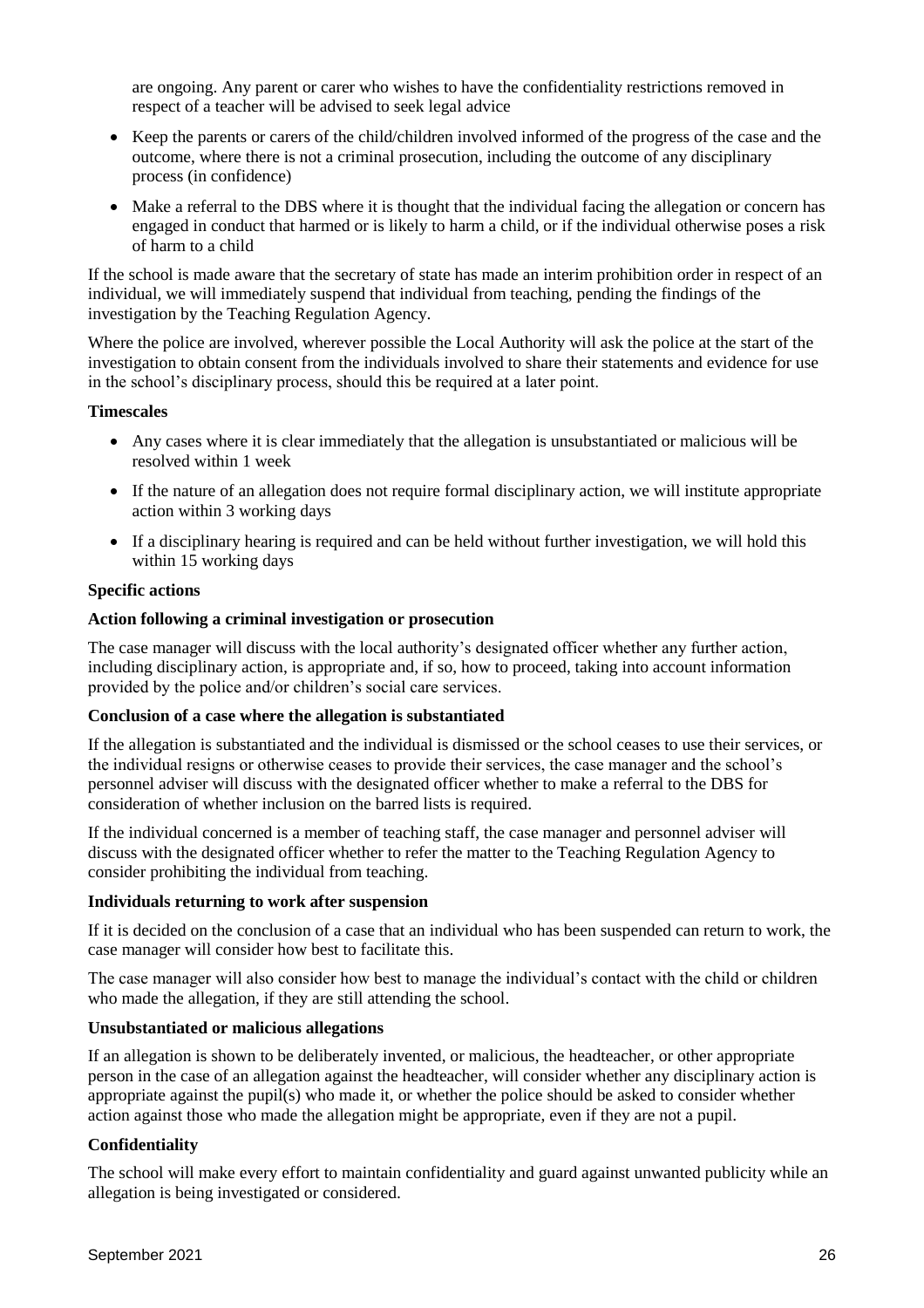The case manager will take advice from the local authority's designated officer, police and children's social care services, as appropriate, to agree:

- Who needs to know about the allegation and what information can be shared
- How to manage speculation, leaks and gossip, including how to make parents or carers of a child/children involved aware of their obligations with respect to confidentiality
- What, if any, information can be reasonably given to the wider community to reduce speculation
- How to manage press interest if, and when, it arises

#### **Record-keeping**

The case manager will maintain clear records about any case where the allegation or concern meets the criteria above and store them on the individual's confidential personnel file for the duration of the case. Such records will include:

- A clear and comprehensive summary of the allegation
- Details of how the allegation was followed up and resolved
- Notes of any action taken and decisions reached (and justification for these, as stated above)

If an allegation or concern is not found to have been malicious, the school will retain the records of the case on the individual's confidential personnel file, and provide a copy to the individual.

Where records contain information about allegations of sexual abuse, we will preserve these for the Independent Inquiry into Child Sexual Abuse (IICSA), for the term of the inquiry. We will retain all other records at least until the individual has reached normal pension age, or for 10 years from the date of the allegation if that is longer.

The records of any allegation that is found to be malicious will be deleted from the individual's personnel file.

#### **References**

When providing employer references, we will not refer to any allegation that has been proven to be false, unsubstantiated or malicious, or any history of allegations where all such allegations have been proven to be false, unsubstantiated or malicious.

#### **Learning lessons**

After any cases where the allegations are *substantiated*, we will review the circumstances of the case with the local authority's designated officer to determine whether there are any improvements that we can make to the school's procedures or practice to help prevent similar events in the future.

This will include consideration of (as applicable):

- Issues arising from the decision to suspend the member of staff
- The duration of the suspension
- Whether or not the suspension was justified
- The use of suspension when the individual is subsequently reinstated. We will consider how future investigations of a similar nature could be carried out without suspending the individual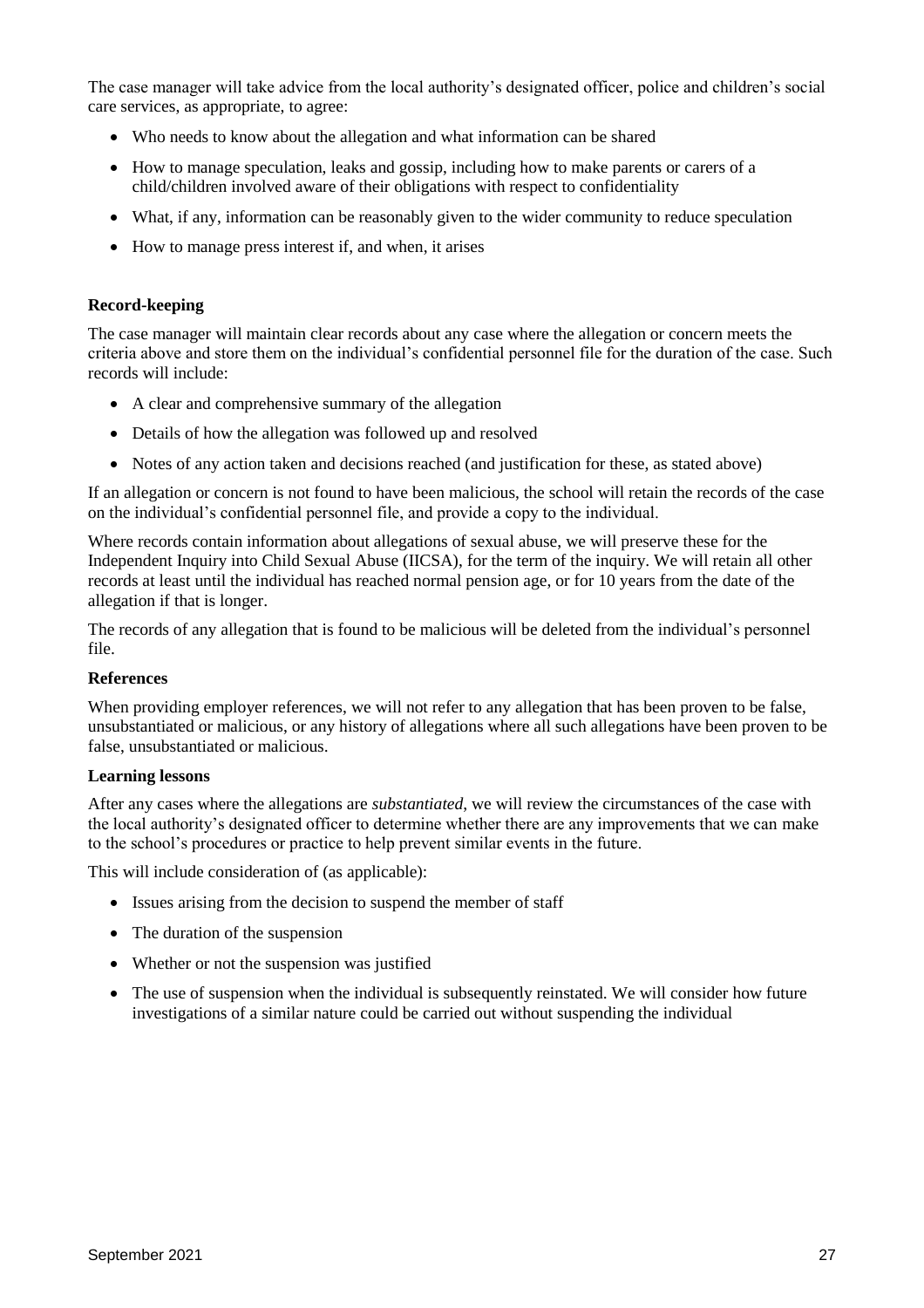## **Appendix 4: specific safeguarding issues**

## **Children missing from education**

A child going missing from education, particularly repeatedly, can be a warning sign of a range of safeguarding issues. This might include abuse or neglect, such as sexual abuse or exploitation or child criminal exploitation, or issues such as mental health problems, substance abuse, radicalisation, FGM or forced marriage.

There are many circumstances where a child may become missing from education, but some children are particularly at risk. These include children who:

- Are at risk of harm or neglect
- Are at risk of forced marriage or FGM
- Come from Gypsy, Roma, or Traveller families
- Come from the families of service personnel
- Go missing or run away from home or care
- Are supervised by the youth justice system
- Cease to attend a school
- Come from new migrant families

Knowing where children are during school hours is an extremely important aspect of Safeguarding. Missing school can be an indicator of abuse and neglect and may also raise concerns about other safeguarding issues, including the criminal exploitation of children.

We monitor attendance carefully and address poor or irregular attendance without delay.

We will always follow up with parents/carers when pupils are not at school. This means we need to have a least two up to date contacts numbers for parents/carers. Parents should remember to update the school as soon as possible if the numbers change.

In response to the guidance in Keeping Children Safe in Education (2021) the school has:

- 1. Staff who understand what to do when children do not attend regularly
- 2. Appropriate policies, procedures and responses for pupils who go missing from education (especially on repeat occasions).
- 3. Staff who know the signs and triggers for travelling to conflict zones, FGM and forced marriage.
- 4. Procedures to inform the local authority when we wish to take pupils off-roll when they:
	- a. leave school to be home educated
	- b. move away from the school's location
	- c. remain medically unfit beyond compulsory school age
	- d. are in custody for four months or more (and will not return to school afterwards); or
	- e. are permanently excluded

We will ensure that pupils who are expected to attend the school, but fail to take up the place will be referred to the local authority.

When a pupil leaves the school, we will record the name of the pupil's new school and their expected start date.

#### **Child sexual exploitation**

Child sexual exploitation (CSE) is a form of child sexual abuse that occurs where an individual or group takes advantage of an imbalance of power to coerce, manipulate or deceive a child or young person under the age of 18 into sexual activity (a) in exchange for something the victim needs or wants, and/or (b) for the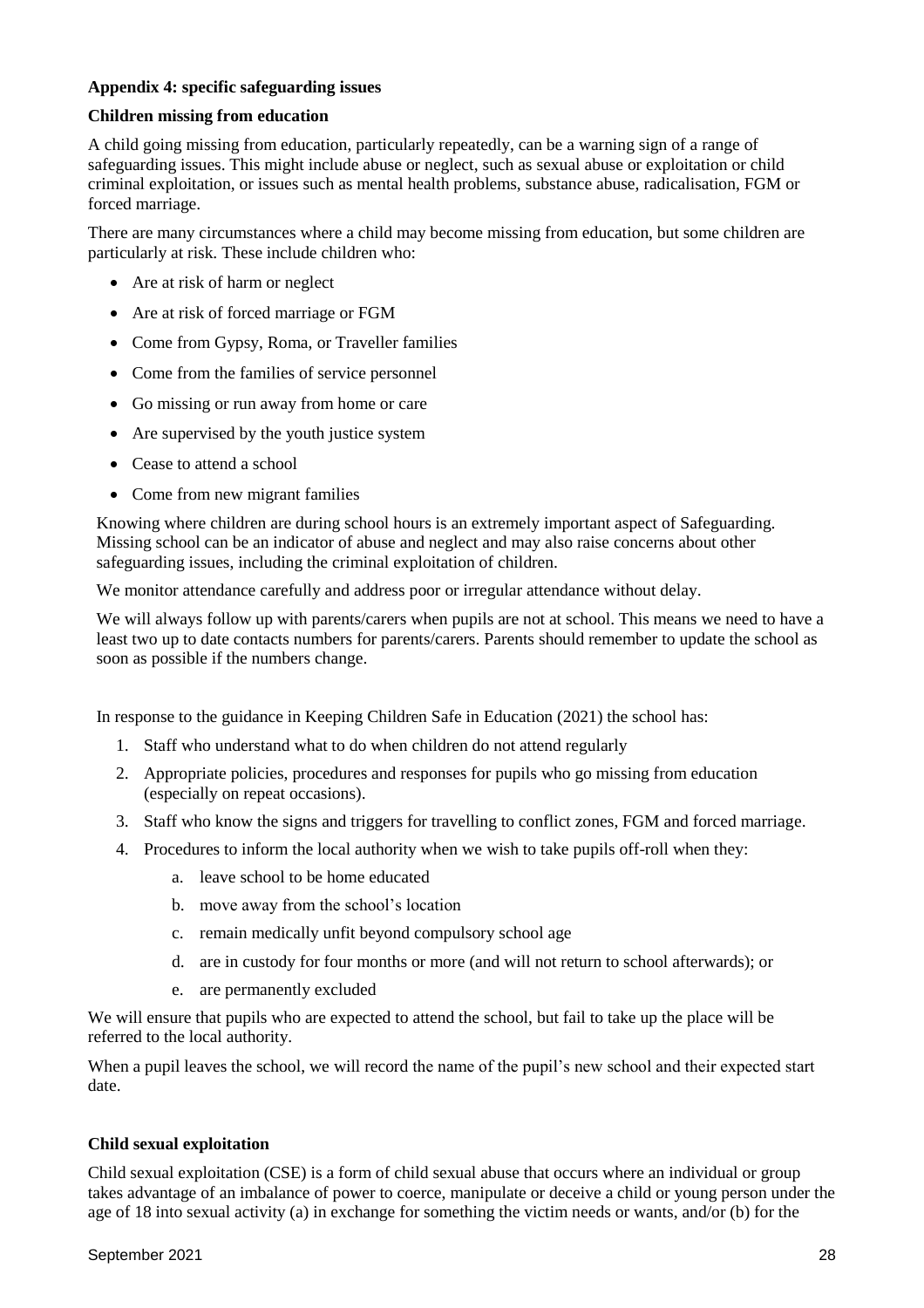financial advantage or increased status of the perpetrator or facilitator. The victim may have been sexually exploited even if the sexual activity appears consensual.

Child sexual exploitation does not always involve physical contact; it can also occur through the use of technology.

Indicators of child sexual exploitation may include:

- Acquisition of money, clothes, mobile phones, etc. without plausible explanation;
- Gang-association and/or isolation from peers/social networks;
- Exclusion or unexplained absences from school, college or work;
- Leaving home/care without explanation and persistently going missing or returning late;
- Excessive receipt of texts/phone calls;
- Returning home under the influence of drugs/alcohol;
- Inappropriate sexualised behaviour for age/sexually transmitted infections;
- Evidence of/suspicions of physical or sexual assault;
- Relationships with controlling or significantly older individuals or groups;
- Multiple callers (unknown adults or peers);
- Frequenting areas known for sex work;
- Concerning use of internet or other social media;
- Increasing secretiveness around behaviours; and
- Self-harm or significant changes in emotional well-being.

Potential vulnerabilities include:

Although the following vulnerabilities increase the risk of child sexual exploitation, it must be remembered that not all children with these indicators will be exploited. Child sexual exploitation can occur without any of these issues.

- Having a prior experience of neglect, physical and/or sexual abuse;
- Lack of a safe/stable home environment, now or in the past (domestic abuse or parental substance misuse, mental health issues or criminality, for example);
- Recent bereavement or loss:
- Social isolation or social difficulties;
- Absence of a safe environment to explore sexuality;
- Economic vulnerability:
- Homelessness or insecure accommodation status;
- Connections with other children and young people who are being sexually exploited;
- Family members or other connections involved in adult sex work;
- Having a physical or learning disability;
- Being in care (particularly those in residential care and those with interrupted care histories); and
- Sexual identity.

#### **Child criminal exploitation**

The definition of Child Criminal Exploitation, which can be found in KCSIE (2021) is:

CCE is where an individual or group takes advantage of an imbalance of power to coerce, control, manipulate or deceive a child into any criminal activity (a) in exchange for something the victim needs or wants, and/or (b) for the financial or other advantage of the perpetrator or facilitator and/or (c) through violence or the threat of violence.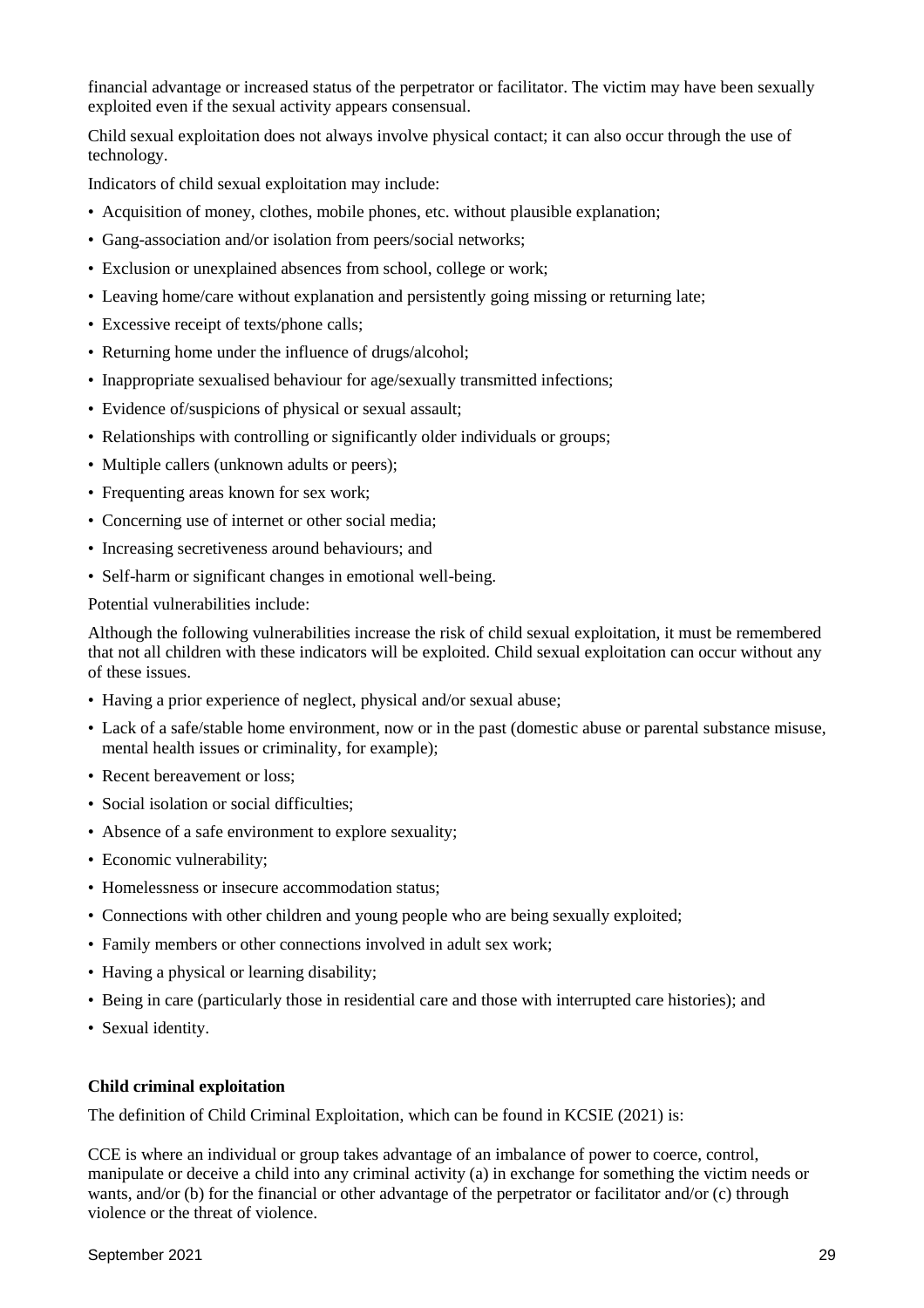The victim may have been criminally exploited even if the activity appears consensual. CCE does not always involve physical contact; it can also occur through the use of technology.

Some of the following can be indicators of CCE:

- children who appear with unexplained gifts or new possessions;
- children who associate with other young people involved in exploitation;
- children who suffer from changes in emotional well-being;
- children who misuse drugs and alcohol;
- children who go missing for periods of time or regularly come home late; and
- children who regularly miss school or education or do not take part in education.

## **County Lines**

County lines is a term used to describe gangs and organised criminal networks involved in exporting illegal drugs (primarily crack cocaine and heroin) into one or more importing areas [within the UK], using dedicated mobile phone lines or other form of "deal line".'

Exploitation is an integral part of the county lines offending model with children and vulnerable adults exploited to move [and store] drugs and money. Offenders will often use coercion, intimidation, violence (including sexual violence) and weapons to ensure compliance of victims.

Children can easily become trapped by this type of exploitation as county lines gangs create drug debts and can threaten serious violence and kidnap towards victims (and their families) if they attempt to leave the county lines network.

#### **Homelessness**

Being homeless or being at risk of becoming homeless presents a real risk to a child's welfare.

The DSL and deputies will be aware of contact details and referral routes in to the local housing authority so they can raise/progress concerns at the earliest opportunity (where appropriate and in accordance with local procedures).

Where a child has been harmed or is at risk of harm, the DSL will also make a referral to children's social care.

#### **Domestic Abuse**

The definition of Domestic Abuse is:

The Domestic Abuse Act 2021 (Part 1) defines domestic abuse as any of the following behaviours, either as a pattern of behaviour, or as a single incident, between two people over the age of 16, who are 'personally connected' to each other:

- (a) physical or sexual abuse;
- (b) violent or threatening behaviour;
- (c) controlling or coercive behaviour;

(d) economic abuse (adverse effect of the victim to acquire, use or maintain money or other property; or obtain goods or services); and

(e) psychological, emotional or other abuse.

People are 'personally connected' when they are, or have been married to each other or civil partners; or have agreed to marry or become civil partners. If the two people have been in an intimate relationship with each other, have shared parental responsibility for the same child, or they are relatives.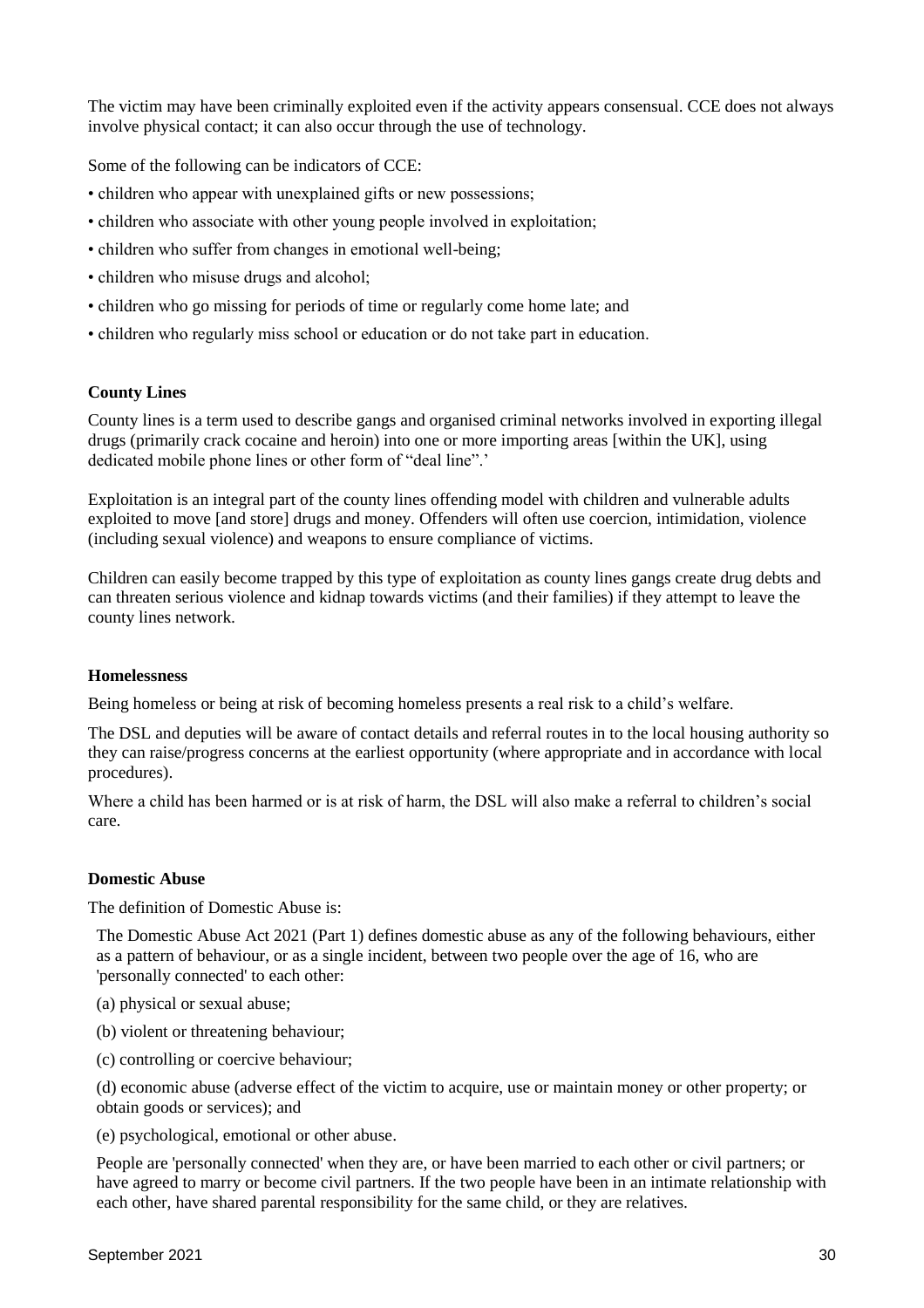The definition of Domestic Abuse applies to children if they see or hear, or experience the effects of, the abuse; and they are related to the abusive person.

(The definition can be found here: [https://www.legislation.gov.uk/ukpga/2021/17/part/1/enacted\)](https://www.legislation.gov.uk/ukpga/2021/17/part/1/enacted)

Types of domestic abuse include intimate partner violence, abuse by family members, teenage relationship abuse and child/adolescent to parent violence and abuse. Anyone can be a victim of domestic abuse, regardless of sexual identity, age, ethnicity, socio-economic status, sexuality or background and domestic abuse can take place inside or outside of the home.

#### **Operation Encompass**

At John Chilton School we are working in partnership with the Metropolitan Police and Children's Services to identify and provide appropriate support to pupils who have experienced domestic incidents; this scheme is called Operation Encompass.

The purpose of Operation Encompass is to safeguard and support children and young people who have been involved in, or witness to a domestic incident. Domestic abuse impacts on children in a number of ways. Children are at increased risk of physical injury during an incident, either by accident or because they attempt to intervene. Even when not directly injured, children are greatly distressed by witnessing the physical and emotional suffering of a parent. To find out more about what is considered to be a domestic incident please take a look at the guidance from the Met Police on their website: <https://www.met.police.uk/advice/advice-and-information/daa/domestic-abuse/what-is-domestic-abuse/>

Operation Encompass has been created to highlight this situation. It is the implementation of key partnership working between the police and schools. The aim of sharing information with local schools is to allow key adults i.e. DSL or Deputy DSL the opportunity of engaging with the child and to provide access to support that allows them to remain in a safe but secure familiar environment.

In order to achieve this, the Multi-Agency Safeguarding Hub (MASH) will notify us of all domestic incidents where one or more of our pupils has been present, to the Designated Safeguarding Lead(s) (DSL) via an online notification system. On receipt of any information, the DSL will decide on the appropriate support the child requires, this should be covert dependent on the needs and wishes of the child. All information sharing and resulting actions will be undertaken in accordance with the Metropolitan Police and MASH Encompass Protocol Data Sharing Agreement. We will record this information and store this information in accordance with the record keeping procedures outlined in this policy.

The National Domestic Abuse helpline can be called free of charge and in confidence, 24 hours a day on 0808 2000 247.

#### **So-called 'honour-based' abuse (including FGM and forced marriage)**

So-called 'honour-based' abuse (HBA) encompasses crimes committed to protect or defend the honour of the family and/or community, including FGM, forced marriage, and practices such as breast ironing.

Abuse committed in this context often involves a wider network of family or community pressure and can include multiple perpetrators.

All forms of HBA are abuse (regardless of the motivation) and will be handled and escalated as such. All staff will be alert to the possibility of a child being at risk of HBA or already having suffered it. If staff have a concern, they will speak to the DSL urgently, who will activate local safeguarding procedures.

## **FGM**

The DSL will make sure that staff have access to appropriate training to equip them to be alert to children affected by FGM or at risk of FGM.

Section 7.3 of this policy sets out the procedures to be followed if a staff member discovers that an act of FGM appears to have been carried out or suspects that a pupil is at risk of FGM.

Female genital mutilation refers to procedures that intentionally alter or cause injury to the female genital organs for non-medical reasons. The practice is illegal in the UK.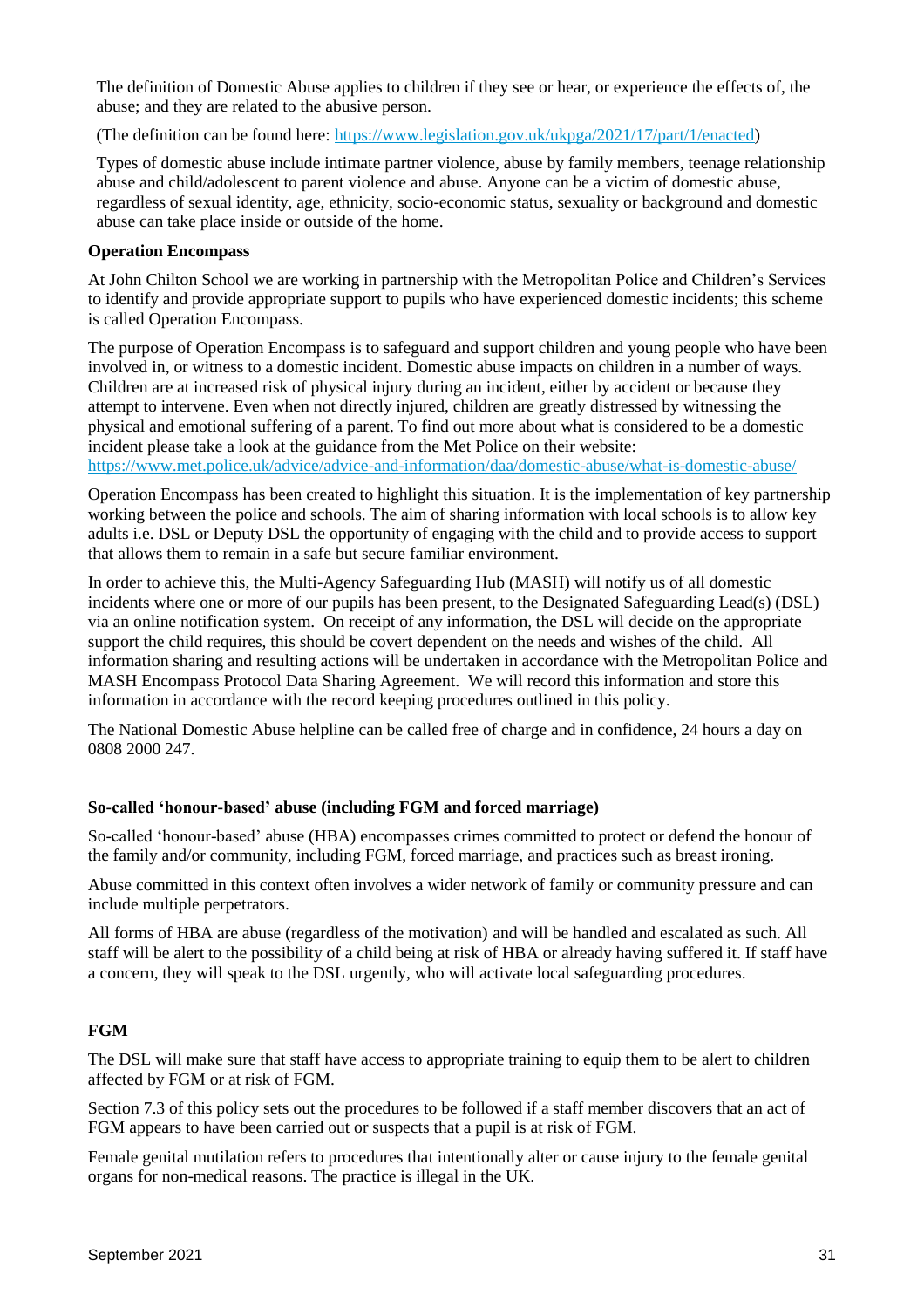FGM typically takes place between birth and around 15 years old; however, it is believed that the majority of cases happen between the ages of 5 and 8.

Risk factors for FGM include:

- low level of integration into UK society
- mother or a sister who has undergone FGM
- girls who are withdrawn from PSHE
- visiting female elder from the country of origin
- being taken on a long holiday to the country of origin
- talk about a 'special' procedure to become a woman

#### Symptoms of FGM

FGM may be likely if there is a visiting female elder, there is talk of a special procedure or celebration to become a woman, or parents wish to take their daughter out-of-school to visit an 'at-risk' country (especially before the summer holidays), or parents who wish to withdraw their children from learning about FGM. Staff should not assume that FGM only happens outside the UK.

Indications that FGM may have already taken place may include:

- difficulty walking, sitting or standing and may even look uncomfortable.
- spending longer than normal in the bathroom or toilet due to difficulties urinating.
- spending long periods of time away from a classroom during the day with bladder or menstrual problems.
- frequent urinary, menstrual or stomach problems.
- prolonged or repeated absences from school or college, especially with noticeable behaviour changes (e.g. withdrawal or depression) on the girl's return
- reluctance to undergo normal medical examinations.
- confiding in a professional without being explicit about the problem due to embarrassment or fear.
- talking about pain or discomfort between her legs

The above indicators and risk factors are not intended to be exhaustive.

#### **Forced marriage**

Forcing a person into marriage is a crime. A forced marriage is one entered into without the full and free consent of one or both parties and where violence, threats, or any other form of coercion is used to cause a person to enter into a marriage. Threats can be physical or emotional and psychological.

Staff will receive training around forced marriage and the presenting symptoms. We are aware of the 'one chance' rule, i.e. we may only have one chance to speak to the potential victim and only one chance to save them.

If a member of staff suspects that a pupil is being forced into marriage, they will speak to the pupil about their concerns in a secure and private place. They will then report this to the DSL.

The DSL will:

- Speak to the pupil about the concerns in a secure and private place
- Activate the local safeguarding procedures and refer the case to the local authority's designated officer
- Seek advice from the Forced Marriage Unit on 020 7008 0151 or [fmu@fco.gov.uk](mailto:fmu@fco.gov.uk)
- Refer the pupil to an education welfare officer, pastoral tutor, learning mentor, or school counsellor, as appropriate

#### **Preventing radicalisation**

Radicalisation refers to the process by which a person comes to support terrorism and forms of extremism. Extremism is vocal or active opposition to fundamental British values, such as democracy, the rule of law, individual liberty, and mutual respect and tolerance of different faiths and beliefs.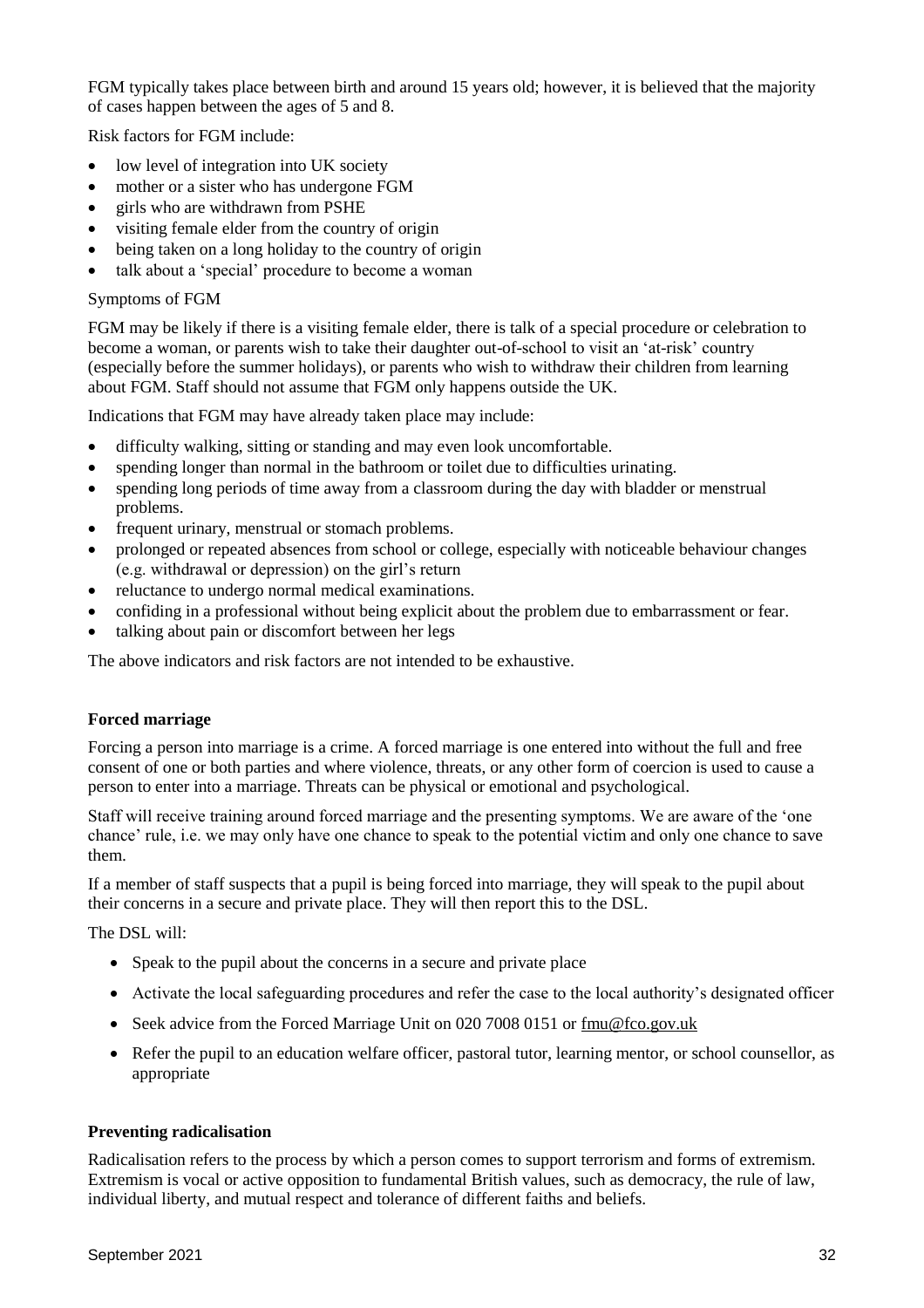Schools have a duty to prevent children from being drawn into terrorism. The DSL will undertake Prevent awareness training and make sure that staff have access to appropriate training to equip them to identify children at risk.

We will assess the risk of children in our school being drawn into terrorism. This assessment will be based on an understanding of the potential risk in our local area, in collaboration with our local safeguarding partners and local police force.

We will ensure that suitable internet filtering is in place, and equip our pupils to stay safe online at school and at home.

There is no single way of identifying an individual who is likely to be susceptible to an extremist ideology. Radicalisation can occur quickly or over a long period.

Staff will be alert to changes in pupils' behaviour.

#### Recognising Extremism

Early indicators of radicalisation or extremism may include:

- showing sympathy for extremist causes
- glorifying violence, especially to other faiths or cultures
- making remarks or comments about being at extremist events or rallies outside school
- evidence of possessing illegal or extremist literature
- advocating messages similar to illegal organisations or other extremist groups
- out of character changes in dress, behaviour and peer relationships (but there are also very powerful narratives, programmes and networks that young people can come across online so involvement with particular groups may not be apparent.)
- secretive behaviour
- online searches or sharing extremist messages or social profiles
- intolerance of difference, including faith, culture, gender, race or sexuality
- graffiti, art work or writing that displays extremist themes
- attempts to impose extremist views or practices on others
- verbalising anti-Western or anti-British views
- advocating violence towards others

Children who are at risk of radicalisation may have low self-esteem, or be victims of bullying or discrimination. It is important to note that these signs can also be part of normal teenage behaviour – staff should have confidence in their instincts and seek advice if something feels wrong.

If staff are concerned about a pupil, they will follow our procedures set out in section 7.5 of this policy, including discussing their concerns with the DSL.

Staff should **always** take action if they are worried.

#### **Private fostering**

A private fostering arrangement is one that is made privately (without the involvement of a local authority) for the care of a child under the age of 16 years (under 18, if disabled) by someone other than a parent or close relative, in their own home, with the intention that it should last for 28 days or more.

A close family relative is defined as a 'grandparent, brother, sister, uncle or aunt' and includes half-siblings and step-parents; it does not include great-aunts or uncles, great grandparents or cousins.

Parents and private foster carers both have a legal duty to inform the relevant local authority at least six weeks before the arrangement is due to start; not to do so is a criminal offence.